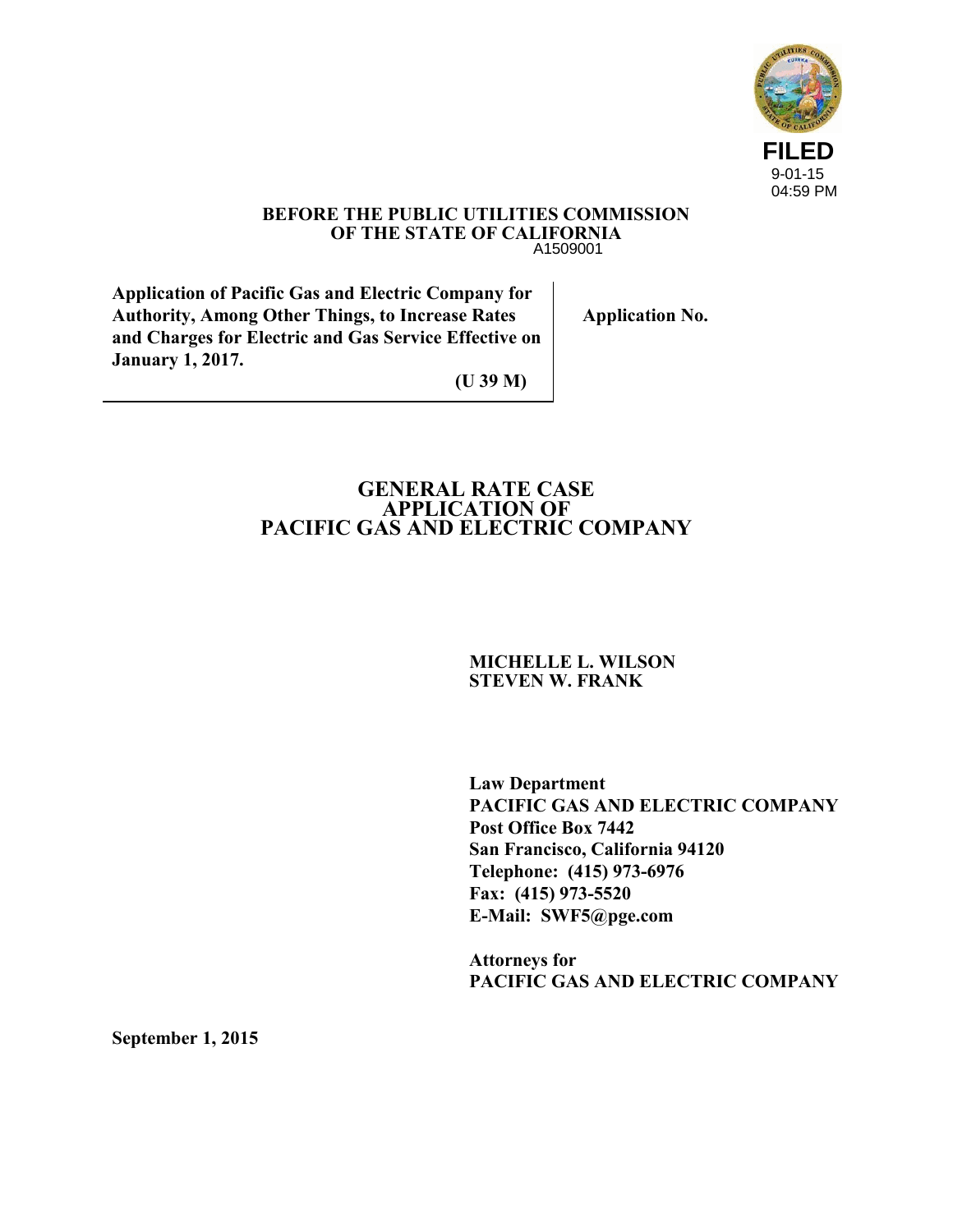|       |                                                                                                                                                            | Page |
|-------|------------------------------------------------------------------------------------------------------------------------------------------------------------|------|
| I.    |                                                                                                                                                            |      |
| Π.    | SUMMARY OF REASONS FOR PG&E'S REQUEST AND SPECIFIC                                                                                                         |      |
|       | A.<br>B <sub>1</sub>                                                                                                                                       |      |
|       | 1.<br>2.<br>3 <sub>1</sub>                                                                                                                                 |      |
| Ш.    |                                                                                                                                                            |      |
|       | A.                                                                                                                                                         |      |
| IV.   |                                                                                                                                                            |      |
| V.    | REVENUES AT PRESENT RATES IN THE RESULTS OF OPERATIONS                                                                                                     |      |
| VI.   |                                                                                                                                                            |      |
| VII.  |                                                                                                                                                            |      |
|       | A.<br><b>B.</b><br>$\mathcal{C}$ .<br>D.<br>Ε.<br>F.<br>G.<br>H.<br>I.<br>J.<br>K.<br>L.<br>M.<br>Proposal for Implementing Proposed Revenue Change at the |      |
| VIII. |                                                                                                                                                            |      |
| IX.   | COMPLIANCE WITH THE COMMISSION'S RULES OF PRACTICE AND                                                                                                     |      |
|       | A.<br>B <sub>1</sub><br>$C$ .<br>Correspondence and Communication Regarding This Application -                                                             |      |
|       | D.                                                                                                                                                         |      |

# **TABLE OF CONTENTS**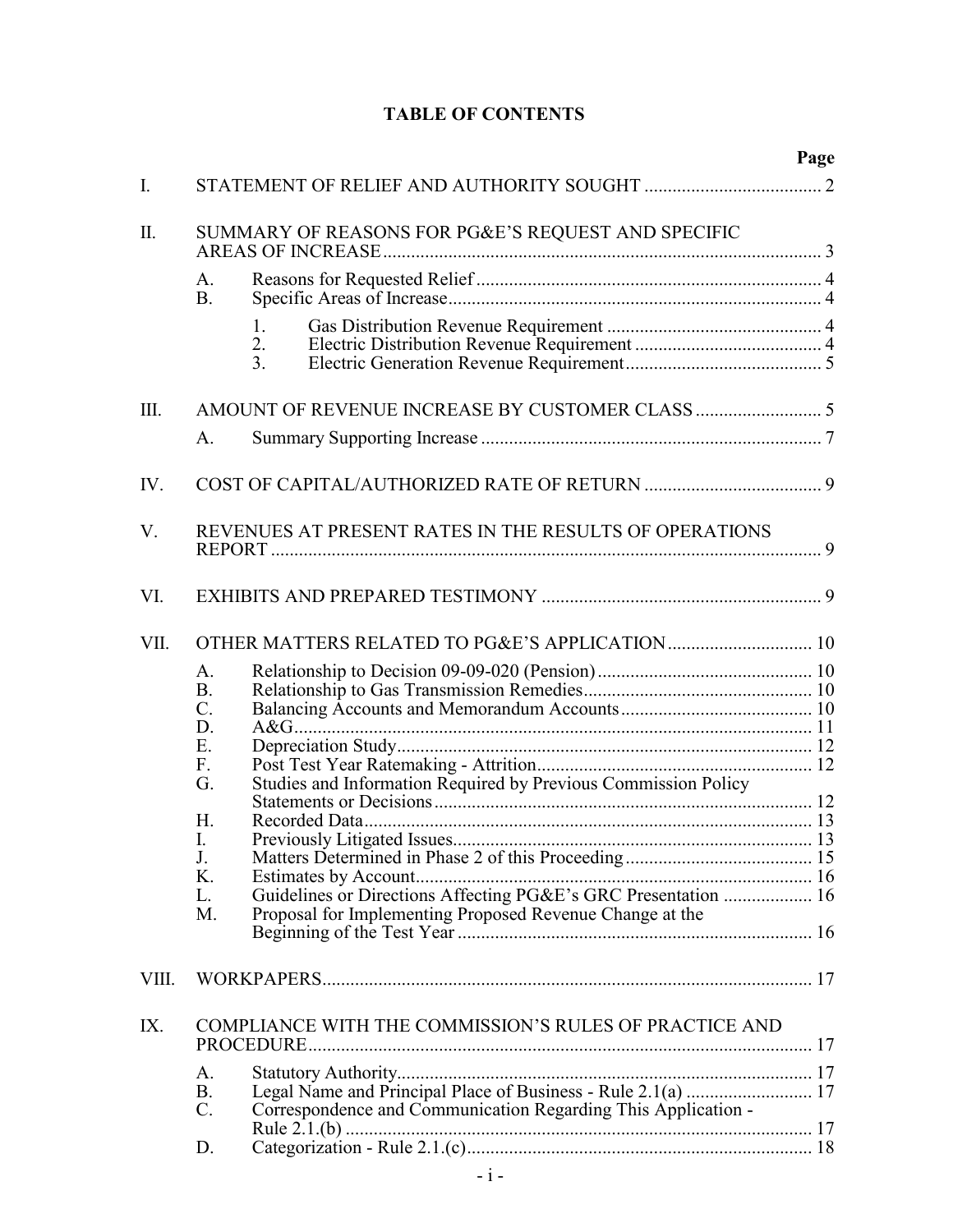## **TABLE OF CONTENTS** (continued)

# **Page**

|    | Ε.             |                                                                     |    |
|----|----------------|---------------------------------------------------------------------|----|
|    | F.             |                                                                     |    |
|    | G.             |                                                                     | 23 |
|    | H.             |                                                                     | 24 |
|    | $\mathbf{I}$ . |                                                                     |    |
|    | J.             |                                                                     |    |
|    | K.             | Statement of Proposed Changes and Results of Operations at Proposed |    |
|    |                |                                                                     | 25 |
|    | L.             | General Description of PG&E's Electric and Gas Department Plant -   |    |
|    |                |                                                                     | 25 |
|    | M.             |                                                                     |    |
|    | N.             | Statement of Election of Method of Computing Depreciation           |    |
|    |                |                                                                     | 25 |
|    | O.             |                                                                     |    |
|    | Ρ.             |                                                                     |    |
|    | Q.             |                                                                     |    |
|    | R.             |                                                                     |    |
| Х. |                |                                                                     | 26 |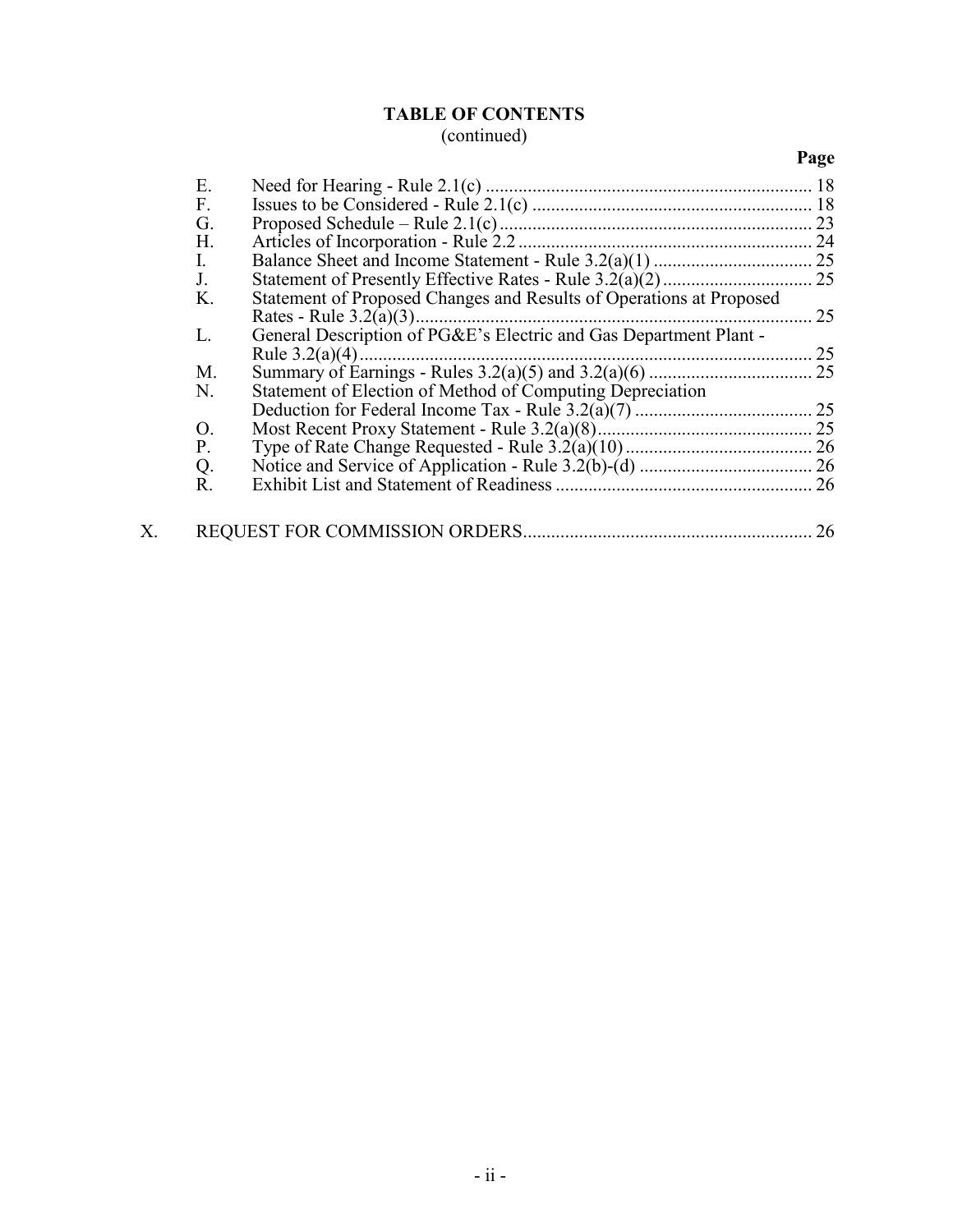#### **BEFORE THE PUBLIC UTILITIES COMMISSION OF THE STATE OF CALIFORNIA**

Application of Pacific Gas and Electric Company for Authority, Among Other Things, to Increase Rates and Charges for Electric and Gas Service Effective on January 1, 2017.

Application No.

(U 39 M)

#### **GENERAL RATE CASE APPLICATION OF PACIFIC GAS AND ELECTRIC COMPANY**

By this 2017 test year General Rate Case (GRC) Application, Pacific Gas and Electric Company (PG&E or the Company) asks the California Public Utilities Commission (Commission or CPUC), effective January 1, 2017, to increase electric and gas rates and charges to collect the reasonable level of revenue requirements that PG&E needs to continue to provide safe and reliable gas and electric service to its customers. $1/1$ 

Like PG&E's 2014 GRC, this GRC prioritizes minimizing risk and improving safety. Yet, unlike any GRC ever put before the Commission, this GRC provides detailed output from the Company's risk models to provide visibility into the manner in which the Company has assessed risk in the context of PG&E's operations and considered risk in developing this GRC forecast.

PG&E's showing comports with the spirit and direction of the Commission's new risk-focused Rate Case Plan. Indeed, PG&E's forecast uses the same risk models and approaches described in the Commission's concurrent Safety Model Assessment Proceeding.<sup>2/</sup>

In this Application, PG&E requests that the Commission increase gas and electric distribution and generation base revenue requirements by a total of \$457 million, effective January 1, 2017, as compared to 2016 adopted revenues. PG&E's request represents a 2.5

 $\overline{a}$ 1/ This application is submitted pursuant to Article 2 of the Commission's Rules of Practice and Procedure and the Commission's Rate Case Plan adopted in Decision (D.) 14-12-025 ("Rate Case Plan"). The Commission's prior rate case plan, embodied in D.07-07-004, is referred to herein as the "historic" Rate Case Plan.

<sup>2/</sup> Application (A.) 15-05-003.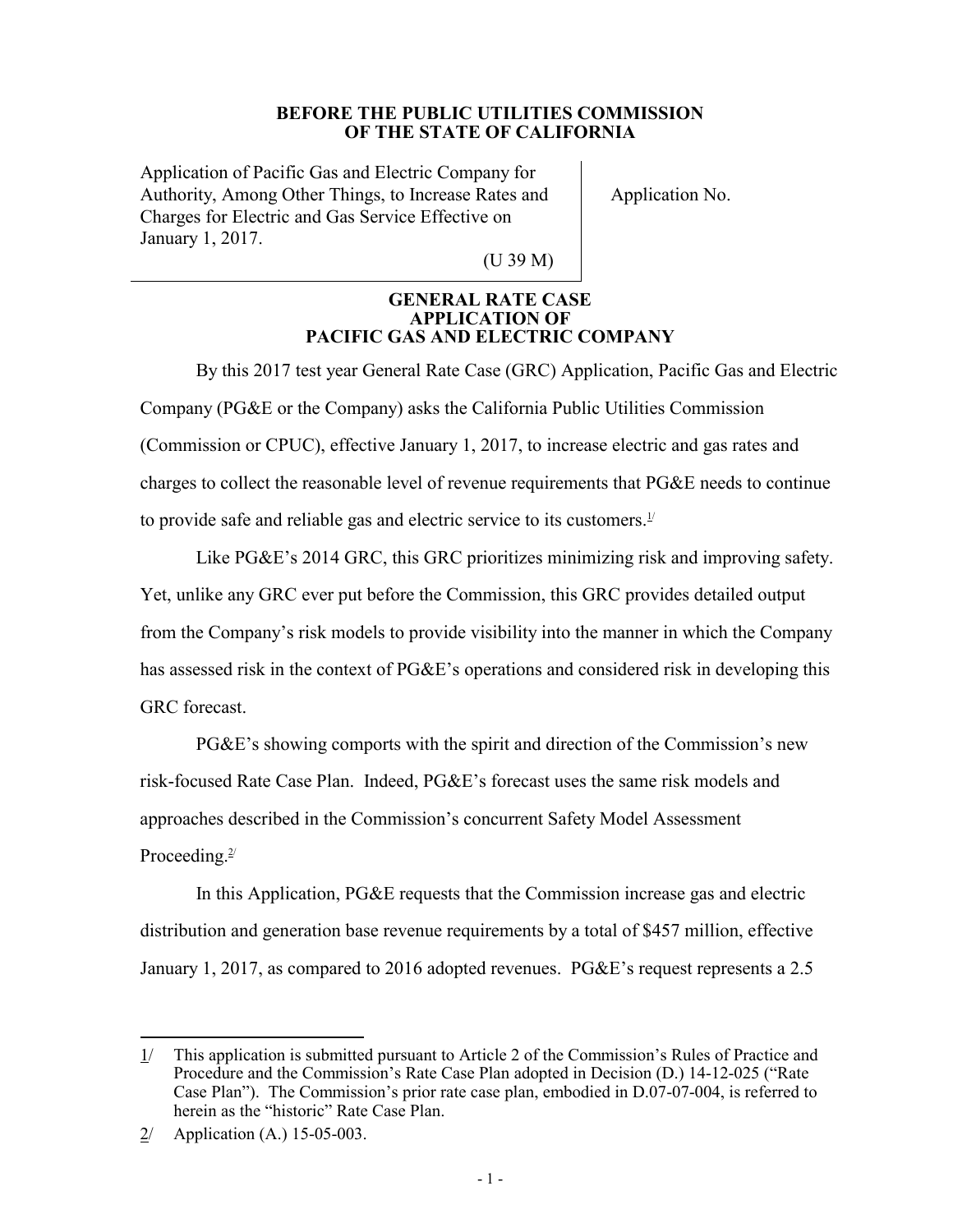percent increase over the 2016 adopted total combined gas and electric revenue of \$18.091 billion.

## **I. STATEMENT OF RELIEF AND AUTHORITY SOUGHT**

Table 1 shows the bill impact for electric residential customers not covered by the California Alternate Rates for Energy (CARE) program using 500 kilowatt-hours (kWh) and 700 kWh per month and for non-CARE gas residential customers using 34 therms per month.

|           | <b>Monthly Residential</b><br><b>Customer Usage</b> | Current 2015<br>Bill | <b>Proposed</b><br><b>2017 Bill</b> | <b>Increase</b> | 2015 to 2017<br>Percent<br><b>Increase</b> |
|-----------|-----------------------------------------------------|----------------------|-------------------------------------|-----------------|--------------------------------------------|
| Electric: |                                                     |                      |                                     |                 |                                            |
|           | <b>500 kWh</b>                                      | \$89.30              | \$92.16                             | \$2.86          | $3.20\%$                                   |
|           | <b>700 kWh</b>                                      | \$147.97             | \$151.97                            | \$4.00          | $2.70\%$                                   |
| Gas:      |                                                     |                      |                                     |                 |                                            |
|           | <b>34 Therms</b>                                    | \$51.33              | \$52.53                             | \$1.20          | $2.34\%$                                   |

| Table 1                                                      |  |
|--------------------------------------------------------------|--|
| <b>Impact on Non-CARE Residential Typical Customer Bills</b> |  |

Table 2 sets forth PG&E's request for an increase in base revenue amounts.

|                     |                           |                           | Table 2                                 |                 |         |                 |          |
|---------------------|---------------------------|---------------------------|-----------------------------------------|-----------------|---------|-----------------|----------|
|                     |                           |                           | <b>Increase in Base Revenue Amounts</b> |                 |         |                 |          |
|                     |                           |                           | (Millions of Dollars)                   |                 |         |                 |          |
|                     | 2015                      | 2016                      | 2017                                    |                 |         |                 |          |
|                     | Adopted                   | <b>Adopted</b>            | <b>Proposed</b>                         | Increase:       |         | Increase:       |          |
|                     | Revenue                   | Revenue                   | Revenue                                 | 2015 Adopted to |         | 2016 Adopted to |          |
|                     | Requirement $\frac{3}{2}$ | Requirement $\frac{4}{3}$ | Requirement                             | 2017 Proposed   |         | 2017 Proposed   |          |
| Gas                 |                           |                           |                                         |                 |         |                 |          |
| <b>Distribution</b> | \$1,655                   | \$1,742                   | \$1,827                                 | \$<br>172       | 10.4%   | S<br>85         | $4.9\%$  |
| Electric            |                           |                           |                                         |                 |         |                 |          |
| <b>Distribution</b> | 3,982                     | 4,213                     | 4,376                                   | 394             | $9.9\%$ | 164             | $3.9\%$  |
| Electric            |                           |                           |                                         |                 |         |                 |          |
| <b>Generation</b>   | 1,885                     | 1,962                     | 2,170                                   | 285             | 15.1%   | 208             | $10.6\%$ |
| <b>Total</b>        | \$7,522                   | \$7,916                   | \$8,373                                 | \$851           | 11.3%   | \$457           | $5.8\%$  |

**\* Some numbers in the tables in this Application may not add up due to rounding.** 

 $\overline{a}$ 3/ These amounts include revenues from PG&E's 2014 GRC Decision 14-08-032, adjusted for attrition. The amounts also include the adopted revenue requirements associated with Solar PV Projects, Smart Grid Pilots, Revised Customer Energy Statement (RCES), Share My Data (previously known as Customer Data Access), SmartMeter™ Opt-Out, Diablo Canyon Long Term Seismic Program and Hercules Municipal Utility Assets. These amounts exclude pension costs.

<sup>4/</sup> See footnote 3.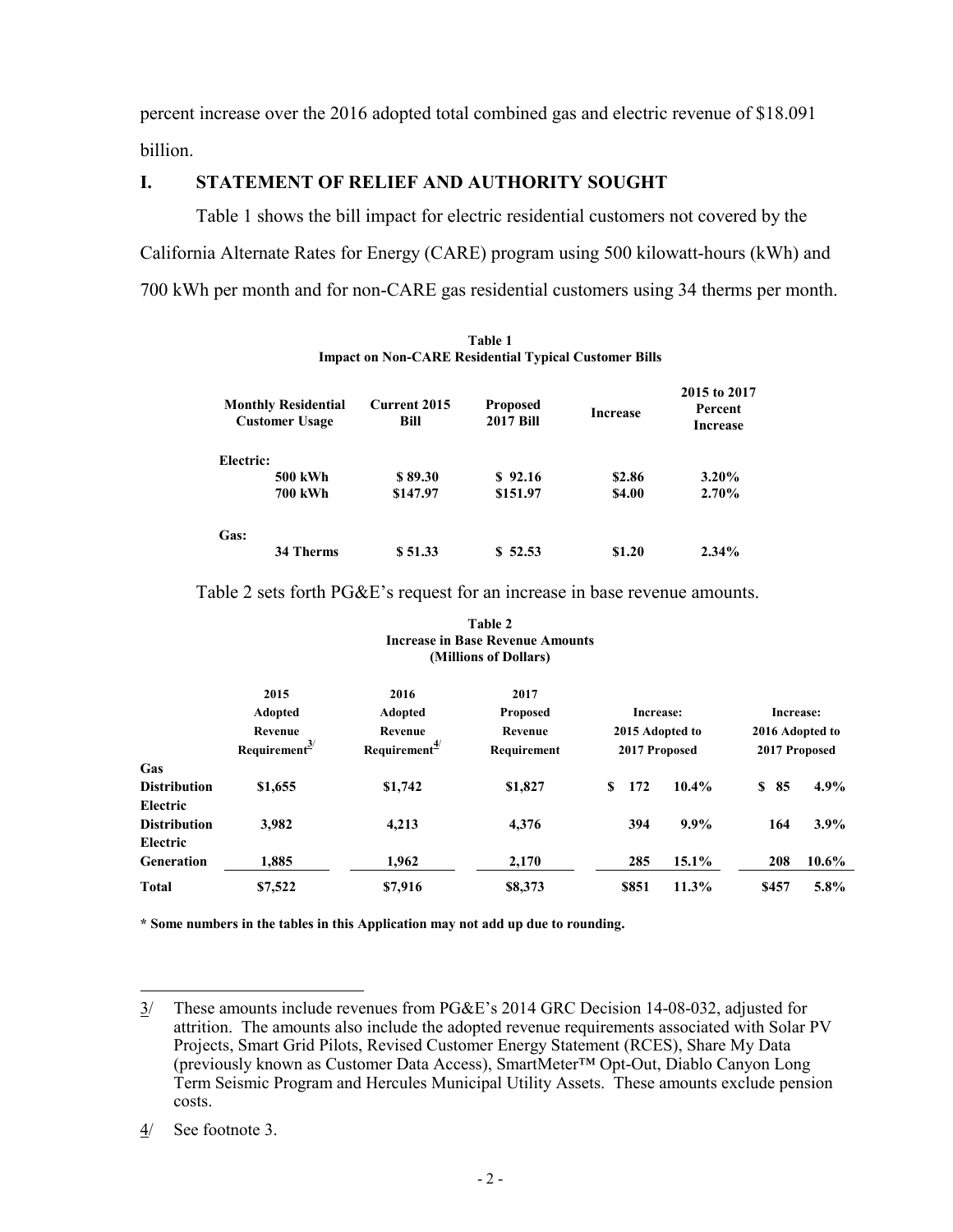Because PG&E's total electric and gas revenue requirements consist largely of energy procurement and other costs not included in the gas distribution, electric distribution, and electric generation revenue requirements presented in the GRC, the percentage increases over total revenue requirements are substantially lower than the percentage increases shown above. Table 3 below shows the total gas distribution revenue requirement increase over the 2015 total adopted gas revenue requirement and the 2016 adopted total gas revenue requirement. Also presented in Table 3 is the combined electric distribution and electric generation revenue requirement increase over the 2015 total electric revenue requirement and the 2016 total electric revenue requirement.

|              |                                           | 2017                                    |                                            |                                           | 2017                                       | $\frac{0}{0}$                                          |
|--------------|-------------------------------------------|-----------------------------------------|--------------------------------------------|-------------------------------------------|--------------------------------------------|--------------------------------------------------------|
|              | 2015<br><b>Adopted</b><br><b>Revenues</b> | Revenue<br>Increase<br><b>Over 2015</b> | % Increase<br>over 2015<br><b>Revenues</b> | 2016<br><b>Adopted</b><br><b>Revenues</b> | <b>GRC</b><br>Increase<br><b>Over 2016</b> | <b>Increase</b><br><b>Over 2016</b><br><b>Revenues</b> |
| Gas          | \$4,061                                   | \$172                                   | $4.2\%$                                    | \$4,147                                   | \$85                                       | 2.1%                                                   |
| Electric     | 13,660                                    | 679                                     | $5.0\%$                                    | 13,944                                    | 372                                        | 2.7%                                                   |
| <b>Total</b> | \$17,721                                  | \$851                                   | 4.8%                                       | \$18,091                                  | \$457                                      | 2.5%                                                   |

| Table 3                                         |
|-------------------------------------------------|
| <b>GRC Revenue Increase Over Total Revenues</b> |
| (Millions of Dollars)                           |

In this Application, PG&E also asks the Commission to authorize the Company to implement adjustments for the 2018 and 2019 attrition years. PG&E estimates the attrition adjustment will yield the revenue requirement increases set forth in Table 4.

#### **Table 4 Attrition Year Revenue Requirement Increases (Millions of Dollars)**

|      | Gas<br><b>Distribution</b> | Electric<br><b>Distribution</b> | Electric<br><b>Generation</b> | <b>Total</b> |
|------|----------------------------|---------------------------------|-------------------------------|--------------|
| 2018 | \$153                      | \$276                           | \$59                          | \$489        |
| 2019 | \$155                      | \$188                           | <b>\$47</b>                   | \$390        |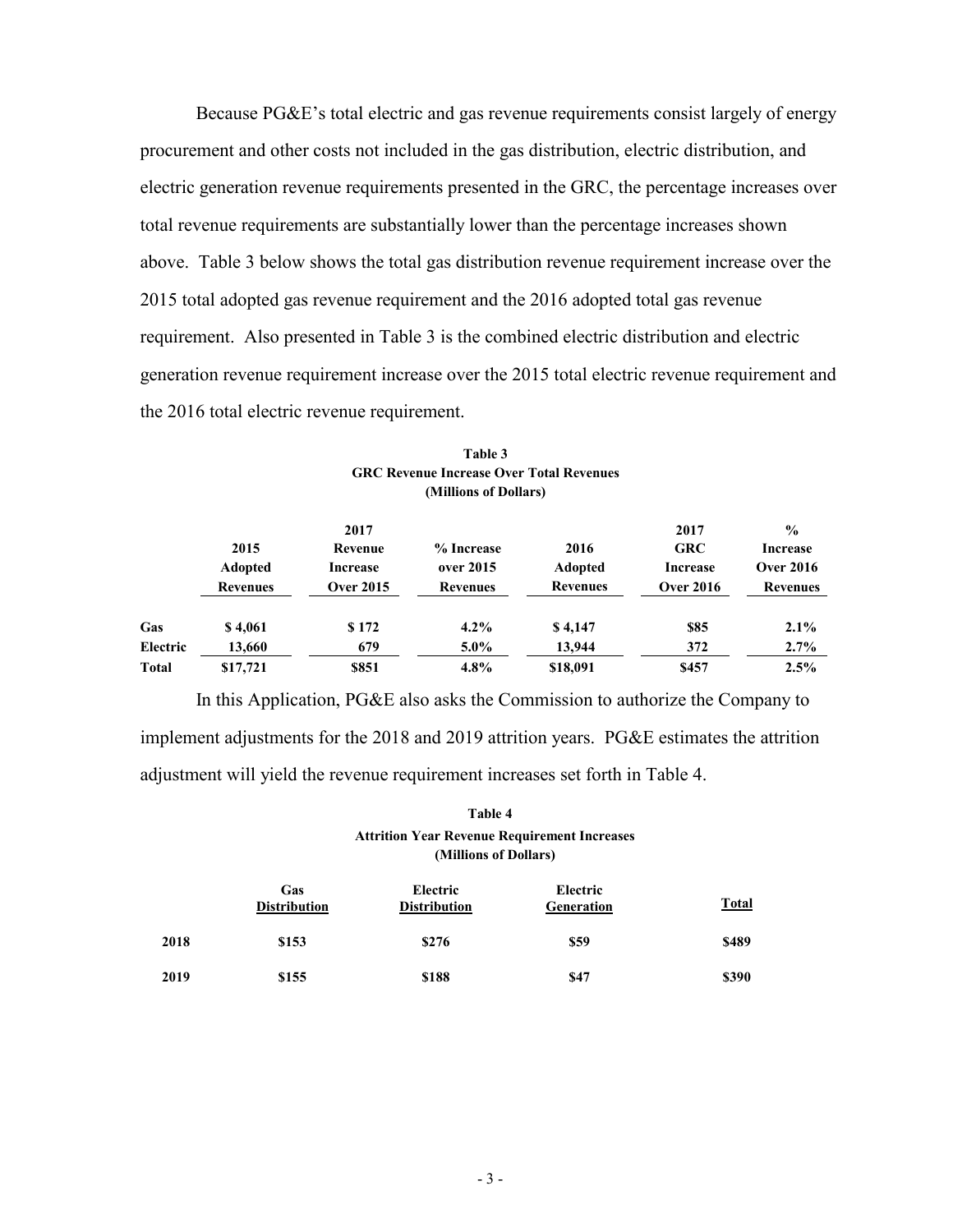## **II. SUMMARY OF REASONS FOR PG&E'S REQUEST AND SPECIFIC AREAS OF INCREASE**

#### **A. Reasons for Requested Relief**

PG&E provides detailed support for its 2017 GRC Application in the prepared testimony and workpapers accompanying this filing. Key reasons for the requested increase in revenue requirements include: (i) increases in the costs of delivering energy safely to customers and providing responsive customer service; (ii) the need to make capital investments to replace aging infrastructure; (iii) the need for capacity-driven additions; (iv) recovery of costs for depreciation associated with PG&E's plant investments; and (v) costs of complying with governmental regulations and orders.

The specific areas of increase for the gas distribution, electric distribution and generation functions are discussed separately below.

## **B. Specific Areas of Increase**

The fundamental elements making up PG&E's gas distribution, electric distribution and generation revenue requirement increases are: Operations and Maintenance (O&M) expense; Customer Services expense; Administrative and General (A&G) expense; changes in Other Operating Revenue; franchise fees, and uncollectibles (FF&U) and payroll taxes; and return, taxes, depreciation and changes in depreciation rates.

#### **1. Gas Distribution Revenue Requirement**

Table 5 lists the elements comprising the proposed 2017 gas distribution revenue requirement increase over the amounts the Commission adopted in PG&E's 2014 GRC, as adjusted per footnote 3, supra.

| <b>rea</b>                                           | (Millions of Dollars) |
|------------------------------------------------------|-----------------------|
| <b>O&amp;M Expense</b>                               | \$78                  |
| <b>Customer Services Expense</b>                     |                       |
| A&G Expense                                          | 17                    |
| <b>Decrease in Other Operating Revenue</b>           | 8                     |
| FF&U, Other Adjs, Taxes Other than Income            | 7                     |
| <b>Return, Taxes, Depreciation, and Amortization</b> | (32)                  |
| <b>Increase in Retail Revenue Amount</b>             | \$85                  |

**Table 5 Elements of Gas Distribution Revenue Requirement Increase**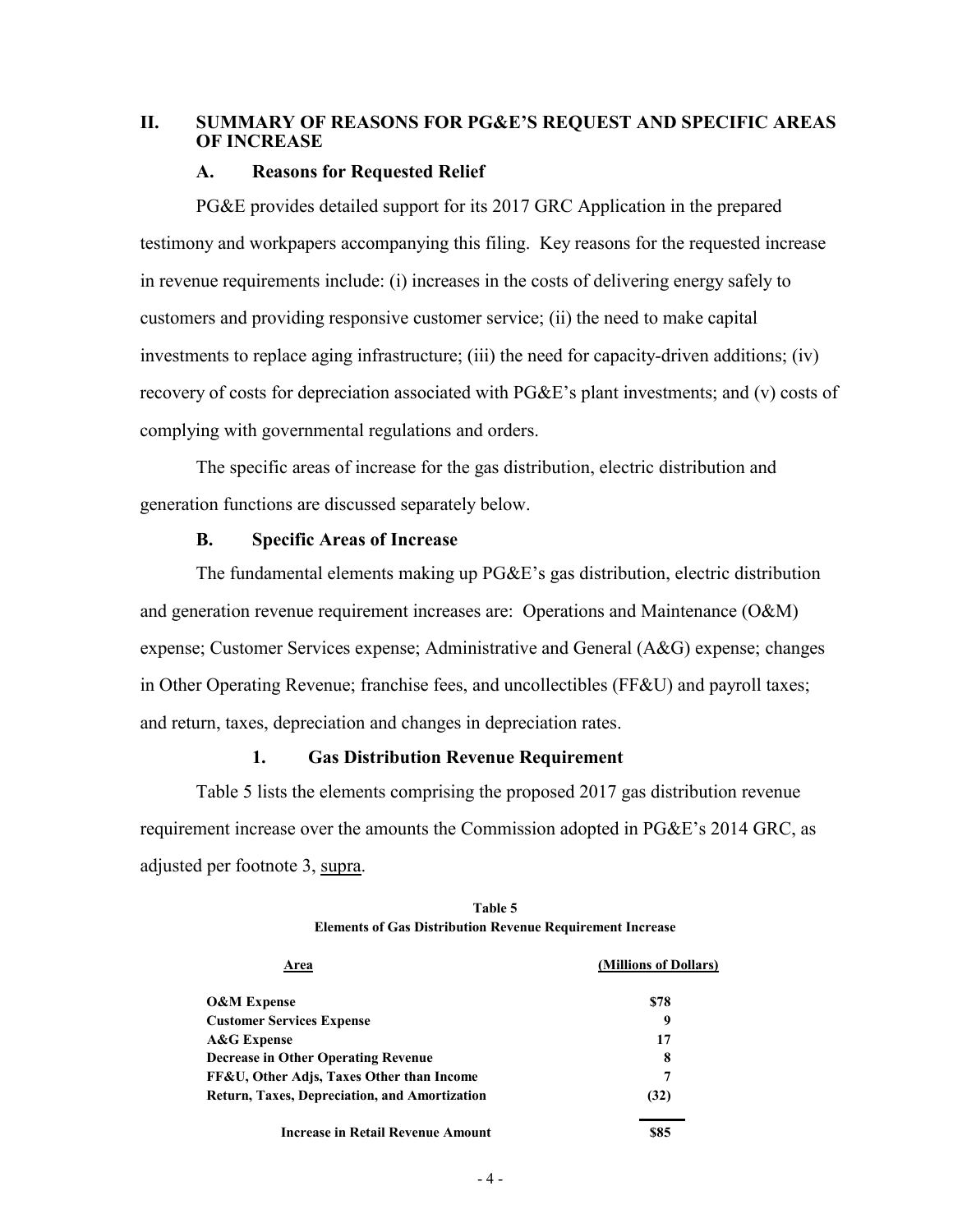#### **2. Electric Distribution Revenue Requirement**

Table 6 lists the elements comprising the proposed 2017 electric distribution revenue requirement increase over the amounts the Commission adopted in PG&E's 2014 GRC, as adjusted per footnote 3, supra.

| Table 6                                                               |
|-----------------------------------------------------------------------|
| <b>Elements of Electric Distribution Revenue Requirement Increase</b> |

| Area                                                 | (Millions of Dollars) |
|------------------------------------------------------|-----------------------|
| <b>O&amp;M Expense</b>                               | \$74                  |
| <b>Customer Services Expense</b>                     | 40                    |
| A&G Expense                                          | (63)                  |
| <b>Increase in Other Operating Revenue</b>           | (31)                  |
| FF&U, Other Adjs, Taxes Other than Income            | 13                    |
| <b>Return, Taxes, Depreciation, and Amortization</b> | 132                   |
|                                                      |                       |
| Increase in Retail Revenue Amount                    | \$164                 |

#### **3. Electric Generation Revenue Requirement**

Table 7 lists the elements comprising the proposed 2017 electric generation revenue requirement increase over the amounts the Commission adopted in PG&E's 2014 GRC, as adjusted per footnote 3, supra.

| Table 7                                                             |
|---------------------------------------------------------------------|
| <b>Elements of Electric Generation Revenue Requirement Increase</b> |

| Area                                          | (Millions of Dollars) |
|-----------------------------------------------|-----------------------|
| <b>O&amp;M</b> Expense                        | \$18                  |
| <b>Customer Services Expense</b>              | 0                     |
| <b>A&amp;G</b> Expense                        | 14                    |
| <b>Decrease in Other Operating Revenue</b>    | 14                    |
| FF&U, Other Adjs, Taxes Other than Income     | 127                   |
| Return, Taxes, Depreciation, and Amortization | 35                    |
|                                               |                       |
| <b>Increase in Retail Revenue Amount</b>      | \$208                 |

#### **III. AMOUNT OF REVENUE INCREASE BY CUSTOMER CLASS**

The illustrative gas distribution revenue percentage change for each customer class is presented in Table 8.

//

//

//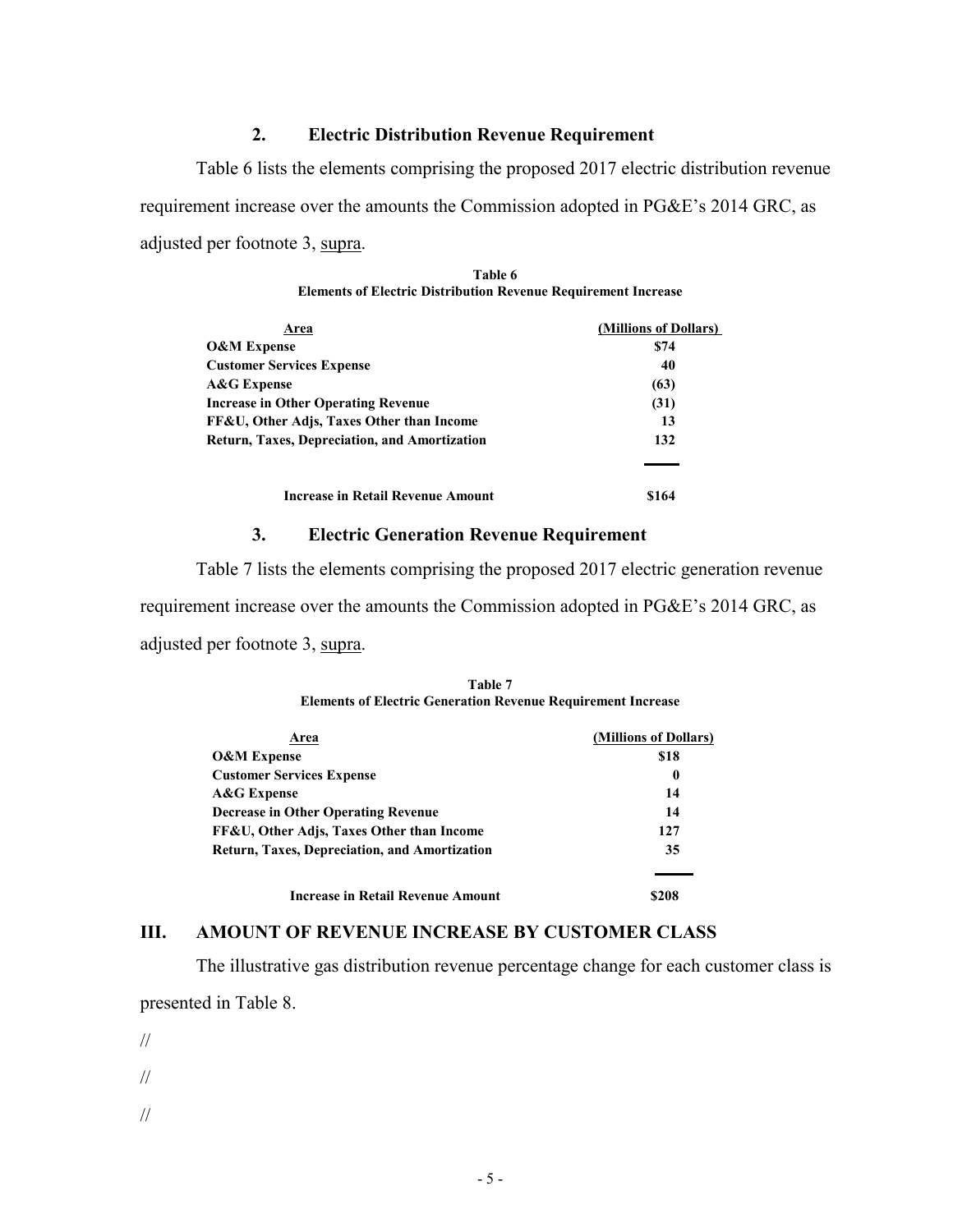| <b>Customer</b><br><b>Class</b>                       | <b>Revenues</b><br>at Present<br>(4/1/15)<br>Rates<br>(5000) | Proposed<br>Illustrative<br><b>Revenue</b><br><b>Allocation</b><br>$($ \$000 $)$ | Revenue<br>Change<br>(5000) | Percentage<br>Change |
|-------------------------------------------------------|--------------------------------------------------------------|----------------------------------------------------------------------------------|-----------------------------|----------------------|
| <b>Core Retail - Bundled</b>                          |                                                              |                                                                                  |                             |                      |
| <b>Residential</b>                                    | \$2,890,199                                                  | \$2,954,266                                                                      | \$64,067                    | 2.2%                 |
| <b>Commercial, Small</b>                              | 713,807                                                      | 729,074                                                                          | 15,268                      | 2.1%                 |
| <b>Commercial, Large</b>                              | 44,700                                                       | 45,306                                                                           | 606                         | 1.4%                 |
| <b>Natural Gas Vehicle</b>                            | 10,482                                                       | 10,567                                                                           | 85                          | $0.8\%$              |
| (Uncompressed Service)                                |                                                              |                                                                                  |                             |                      |
| <b>Natural Gas Vehicle</b><br>(Compressed Service)    | 5,289                                                        | 5,261                                                                            | $-28$                       | $-0.5\%$             |
| <b>Noncore Retail -</b><br><b>Transportation Only</b> |                                                              |                                                                                  |                             |                      |
| <b>Industrial Distribution</b>                        | 60,566                                                       | 62,878                                                                           | 2,312                       | 3.8%                 |
| <b>Industrial Transmission</b>                        | 99,214                                                       | 101,840                                                                          | 2,626                       | 2.6%                 |
| <b>Industrial Backbone</b>                            | 477                                                          | 493                                                                              | 16                          | 3.4%                 |
| <b>Electric Generation</b>                            | 60,436                                                       | 60,815                                                                           | 379                         | $0.6\%$              |
| <b>Natural Gas Vehicle</b><br>(Uncompressed Service)  | 282                                                          | 290                                                                              | 8                           | 2.7%                 |
| Wholesale-                                            |                                                              |                                                                                  |                             |                      |
| <b>Alpine Natural Gas</b>                             | 39                                                           | 39                                                                               | $\pmb{0}$                   | $0.0\%$              |
| Coalinga                                              | 138                                                          | 138                                                                              | $\bf{0}$                    | $0.0\%$              |
| <b>Island Energy</b>                                  | 31                                                           | 31                                                                               | $\bf{0}$                    | $0.0\%$              |
| Palo Alto                                             | 1,235                                                        | 1,235                                                                            | $\bf{0}$                    | $0.0\%$              |
| <b>West Coast Gas - Castle</b>                        | 164                                                          | 170                                                                              | 6                           | 3.7%                 |
| West Coast Gas - Mather,                              |                                                              |                                                                                  |                             |                      |
| <b>Distribution/Transmission</b>                      | 217                                                          | 224                                                                              | 8                           | 3.7%                 |
| <b>Unbundled Backbone</b>                             |                                                              |                                                                                  |                             |                      |
| <b>Transmission and Storage</b>                       |                                                              |                                                                                  |                             |                      |
|                                                       | 173,675                                                      | 173,675                                                                          | $\overline{\mathbf{0}}$     | $0.0\%$              |
| <b>Total</b>                                          | \$4,060,948                                                  | \$4,146,300                                                                      | \$85,352                    | 2.1%                 |

#### **Table 8 Illustrative Revenue Allocation By Customer Class: Gas**

The revenue changes set forth above are illustrative only. The gas distribution revenue change has been allocated to customer classes in proportion to the gas distribution base revenue allocation adopted in PG&E's most recent Biennial Cost Allocation Proceeding (BCAP) Decision 10-06-035.

The illustrative electric distribution revenue percentage change for each customer class is presented in Table 9.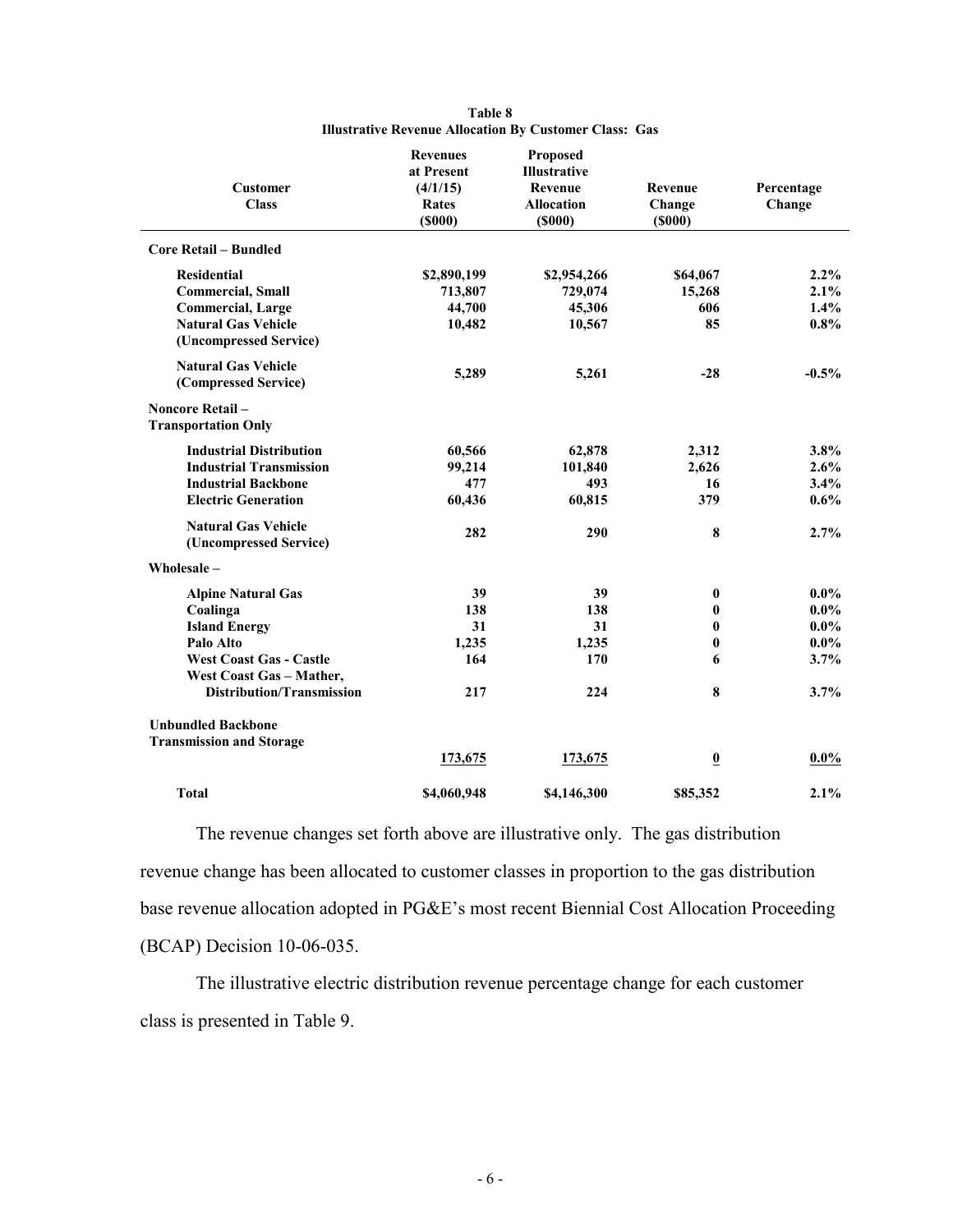|                            | <b>Revenues at</b> |                      |               |            |
|----------------------------|--------------------|----------------------|---------------|------------|
|                            | <b>Present</b>     | Proposed             |               |            |
| <b>Customer</b>            | (3/1/15)           | <b>Illustrative</b>  | Revenue       | Percentage |
| <b>Class</b>               | <b>Rates</b>       | <b>Class Revenue</b> | Change        | Change     |
| <b>Bundled</b>             | $($ \$000 $)$      | (5000)               | $($ \$000 $)$ |            |
|                            |                    |                      |               |            |
| <b>Residential</b>         | \$5,472,888        | \$5,643,188          | \$170,301     | 3.1%       |
| <b>Small L&amp;P</b>       | 1,612,575          | 1,656,139            | 43,564        | 2.7%       |
| Medium L&P                 | 1,436,348          | 1,472,265            | 35,917        | 2.5%       |
| E-19 Total                 | 1,802,092          | 1,847,235            | 45,143        | 2.5%       |
| <b>Streetlights</b>        | 71,313             | 72,798               | 1,485         | 2.1%       |
| <b>Standby</b>             | 64,009             | 65,364               | 1,355         | 2.1%       |
| <b>Agriculture</b>         | 1,192,855          | 1,223,491            | 30,637        | 2.6%       |
| E-20 Total                 | 1,238,923          | 1,268,896            | 29,973        | 2.4%       |
| <b>Total Bundled</b>       | \$12,891,002       | \$13,249,377         | \$358,375     | 2.8%       |
| <b>Direct</b>              |                    |                      |               |            |
| Access                     |                    |                      |               |            |
| <b>Residential</b>         | \$83,358           | \$85,560             | \$2,202       | 2.6%       |
| <b>Small L&amp;P</b>       | 64.509             | 65,986               | 1,477         | 2.3%       |
| Medium L&P                 | 110,297            | 112,370              | 2,073         | 1.9%       |
| E-19 Total                 | 240,177            | 244,421              | 4,244         | 1.8%       |
| <b>Streetlights</b>        | 1,055              | 1,077                | 21            | 2.0%       |
| <b>Standby</b>             | 1,856              | 1,872                | 16            | $0.9\%$    |
| <b>Agriculture</b>         | 4.634              | 4,728                | 94            | 2.0%       |
| E-20 Total                 | 233,790            | 236,726              | 2,935         | 1.3%       |
| <b>Total Direct Access</b> | \$739,677          | \$752,740            | \$13,062      | 1.8%       |

#### **Table 9 Illustrative Revenue Allocation By Customer Class: Electric**

The revenue changes set forth above are illustrative only. They have been allocated to each customer class consistent with the current allocation practice approved in the 2011 GRC Phase 2 Decision 11-12-053.

#### **A. Summary Supporting Increase**

The costs and associated revenue requirements that are the subject of this Application are those estimated to occur in calendar year 2017. These costs include all O&M and A&G expenses, depreciation, taxes, and a fair return on rate base for the electric and gas distribution and electric generation functions that PG&E performs. PG&E is presenting this GRC in an "unbundled" format, consistent with all of PG&E's GRCs since 2003. All the costs have been separated into Unbundled Cost Categories (UCCs) and aggregated into business functional areas. This Application does not address revenue requirement changes in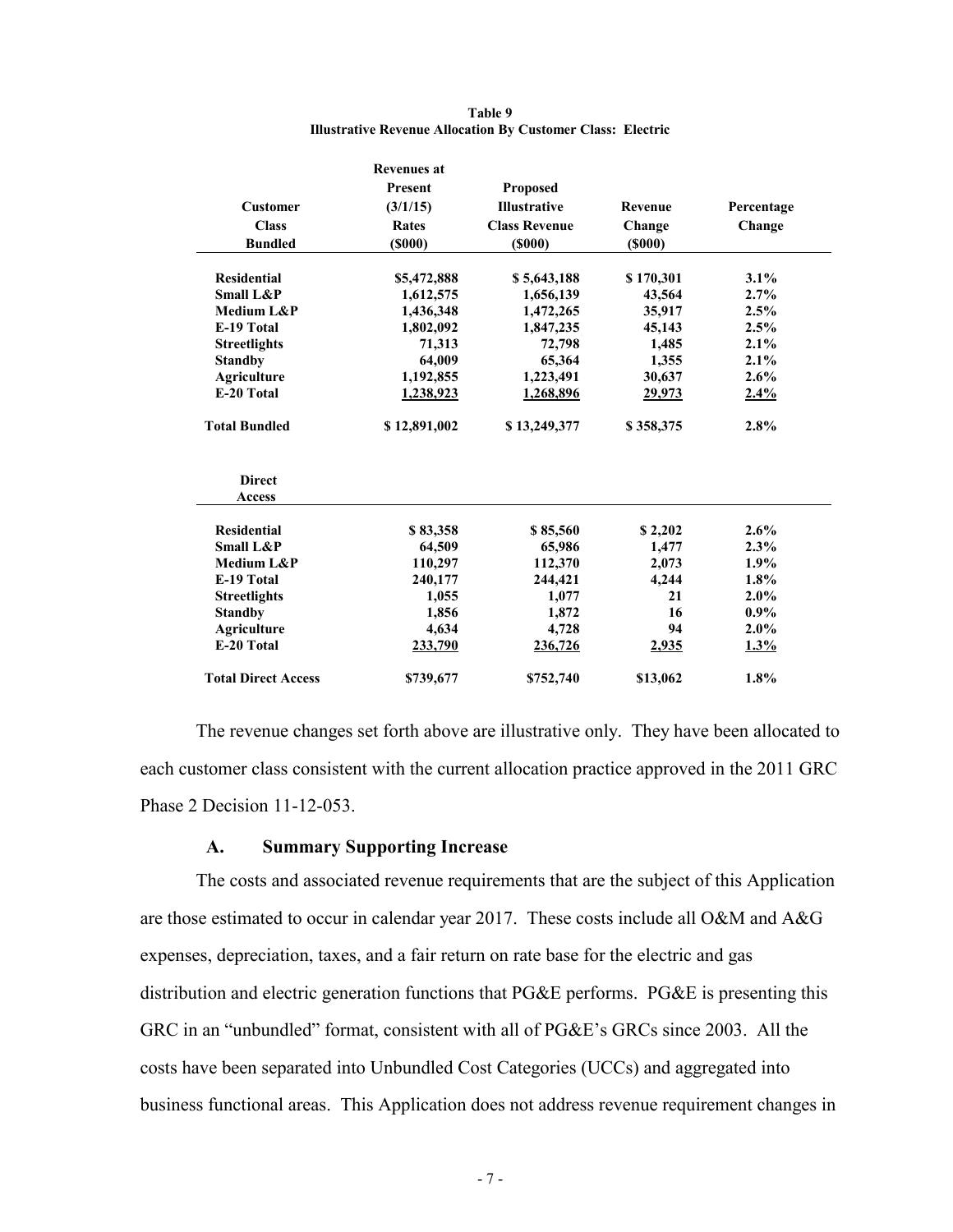the areas of electric transmission, gas transmission and storage, public purpose programs and conservation programs, except for the purpose of allocating common costs. In the area of common cost allocation, this Application asks that the Commission approve the allocations of A&G expenses and common plant to all UCCs for use in other non-GRC Commission ratemaking mechanisms.

PG&E developed and presented its test year revenue requirement estimates using the Federal Energy Regulatory Commission (FERC) Uniform System of Accounts. (See, for example, Exhibit (PG&E-1), Chapter 1 of the testimony supporting this Application.) In addition, PG&E augmented this traditional FERC-account presentation with a complete description of its operational activities and costs necessary to conduct its utility business in a safe and reliable manner.

As PG&E has done since its 2003 GRC, in this Application, PG&E has organized its operational activity and cost forecasts by Major Work Category (MWC), the basic unit of work activity PG&E typically uses for its operational planning, budgeting and managing purposes.<sup>5/</sup> PG&E's testimony regarding costs, organized by MWC, is found in Exhibits (PG&E-3) through (PG&E-9). PG&E's internal accounting system (using software that SAP AG developed) tracks PG&E's operational costs by MWC. The entries in this system are expressed in "SAP dollars," which include certain overhead costs (i.e., in addition to the direct costs of an activity, such as labor and materials, they contain indirect costs, such as benefits and payroll taxes).

For O&M expense, the SAP dollars for a given MWC typically may be booked to several different FERC accounts. The testimony in Exhibit (PG&E-10), Chapters 2 through 6, explains how the forecast SAP dollars in each MWC are determined and then assigned to their corresponding FERC accounts. In turn, aggregating all of the MWC expense to a particular FERC account provides the corresponding FERC-dollar forecast.

<sup>5/</sup> PG&E's Corporate Services department costs are managed by cost centers, not MWCs.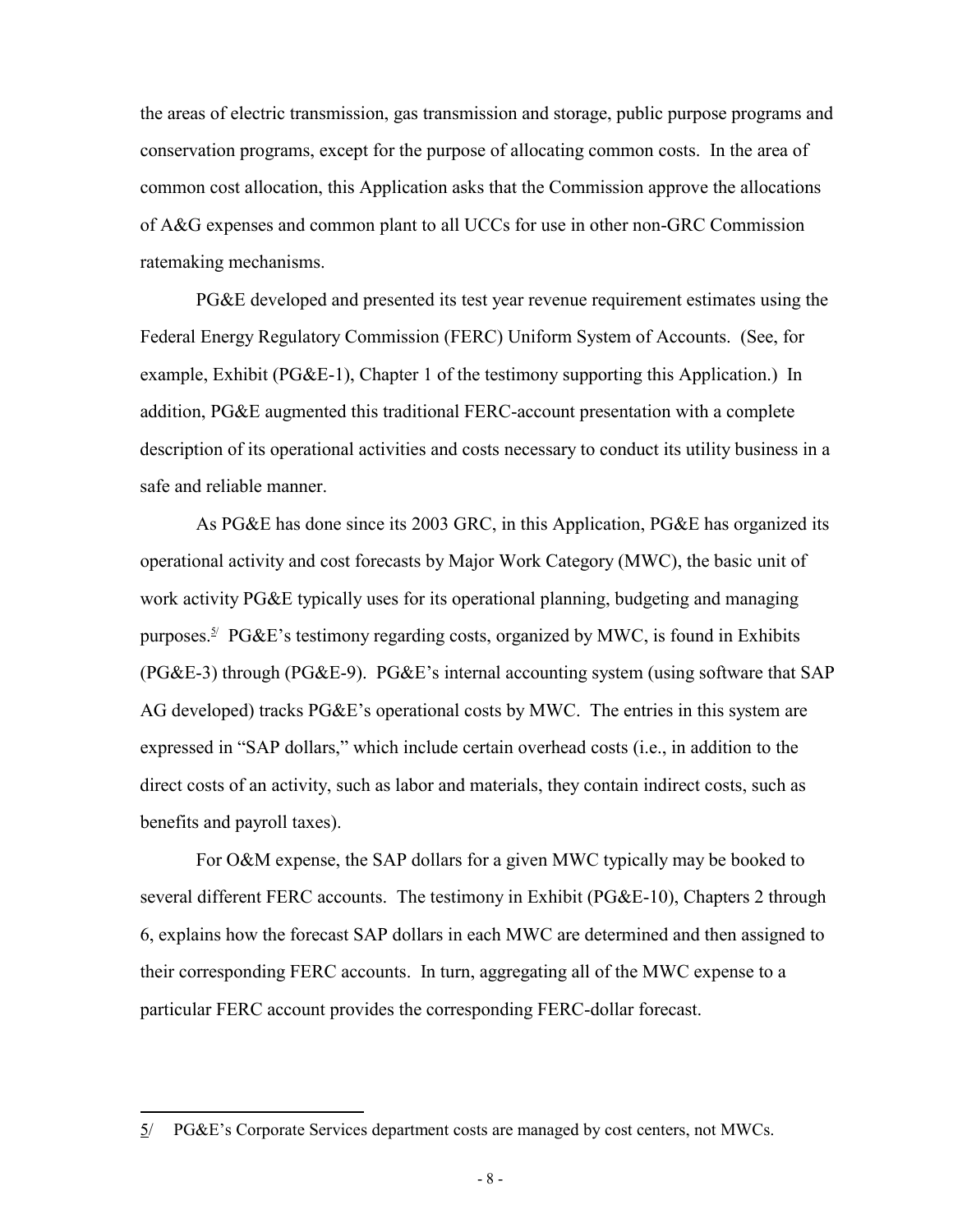#### **IV. COST OF CAPITAL/AUTHORIZED RATE OF RETURN**

The historic Rate Case Plan requires a utility to "use the most recently authorized rate of return in its calculations" supporting its results of operations presentation.<sup> $\mathfrak{g}'$ </sup> Accordingly, PG&E has used the authorized cost of capital rates set forth in Decision 12-12-034.

#### **V. REVENUES AT PRESENT RATES IN THE RESULTS OF OPERATIONS REPORT**

PG&E's rates and charges for electric and gas service are set forth in PG&E's electric and gas tariffs on file with this Commission. The Commission has approved these tariffs in decisions, orders, and resolutions. Exhibit B sets forth PG&E's present electric and gas rates.

At rates currently in effect, PG&E estimates that, in 2017, its electric and gas distribution operations would be able to earn returns on rate base of 7.32 percent and 7.26 percent respectively, as shown in detail in Exhibit I. These forecast rates of return on rate base equate to returns on common equity for the electric distribution function of 8.99 percent, and for the gas distribution function of 8.86 percent. For the generation function, at present rates, the 2017 return on rate base would be 6.01 percent, which equates to 6.46 percent return on common equity.

#### **VI. EXHIBITS AND PREPARED TESTIMONY**

The testimony exhibits supporting this Application consist of chapters setting forth the testimony of witnesses knowledgeable about the subject matter of their testimony. The witnesses present PG&E's principles and policies for managing its utility functions to provide safe and reliable service. The witnesses also provide factual support for the forecast costs in their areas of responsibility.

Each testimony exhibit generally contains an introductory chapter explaining the contents of the exhibit. In addition, each chapter generally contains an introduction which summarizes the material discussed in the chapter. A list of the testimony exhibits, chapters and sponsoring witnesses is attached to this Application as Exhibit J.

<sup>6/</sup> D.07-07-004, *mimeo*, p. A-30.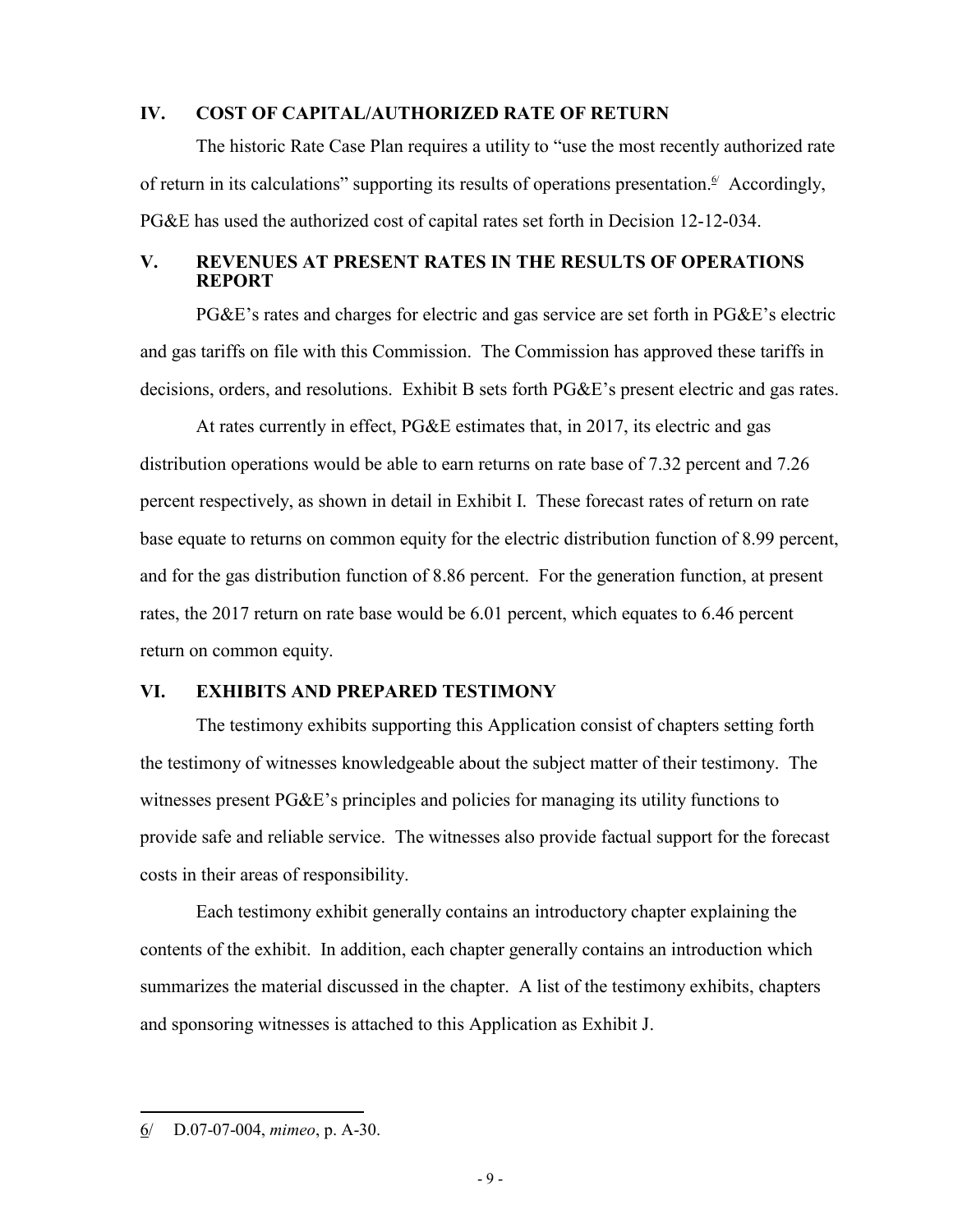#### **VII. OTHER MATTERS RELATED TO PG&E'S APPLICATION**

#### **A. Relationship to Decision 09-09-020 (Pension)**

The revenue requirement for the pension contributions in the period 2017 through 2019 will be collected through the Pension Cost Recovery Mechanism, not through the 2017 GRC request. Consistent with the revenue requirements adopted in Decision 09-09-020, capitalized pension costs through 2016 are included in GRC rate base effective January 1, 2017.

#### **B. Relationship to Gas Transmission Remedies**

The Commission issued Decision 15-04-024 in its investigations arising from, among other things, the September 9, 2010 San Bruno explosion and fire. The decision set forth requirements for PG&E to implement certain remedies to be funded by shareholders.<sup>2/</sup> In PG&E's Gas Transmission and Storage (GT&S) rate case,<sup>8/</sup> the Company identified costs it has incurred and expects to incur to implement these remedies. There is potential overlap between this GRC forecast and the remedies ordered to be funded by shareholders in Decision 15-04-024. PG&E is evaluating the potential overlap, as discussed in Exhibit  $(PG&E-3)$ , Chapter 2, and PG $&E$  expects to file supplemental testimony in this proceeding once that evaluation is complete. Separately, PG&E intends to update its forecast in this GRC once the methodology to allocate remedy costs between transmission and distribution is litigated in the GT&S rate case. (See Proposed Schedule at Section IX.G.) Once any overlap is determined and the pending remedy-related allocation issues are resolved in PG&E's 2015 GT&S rate case, PG&E expects to make the corresponding reductions to the forecast in this GRC.

## **C. Balancing Accounts and Memorandum Accounts**

PG&E is not proposing any new balancing accounts. PG&E is proposing to continue existing balancing accounts associated with:

<sup>7/</sup> D.15-04-024, *mimeo*, p. 244, Ordering Paragraph 15.

<sup>8/</sup> A.13-12-012, Rebuttal Testimony, Chapter 24, Impacts of Remedies on GT&S Forecast (August 7, 2015).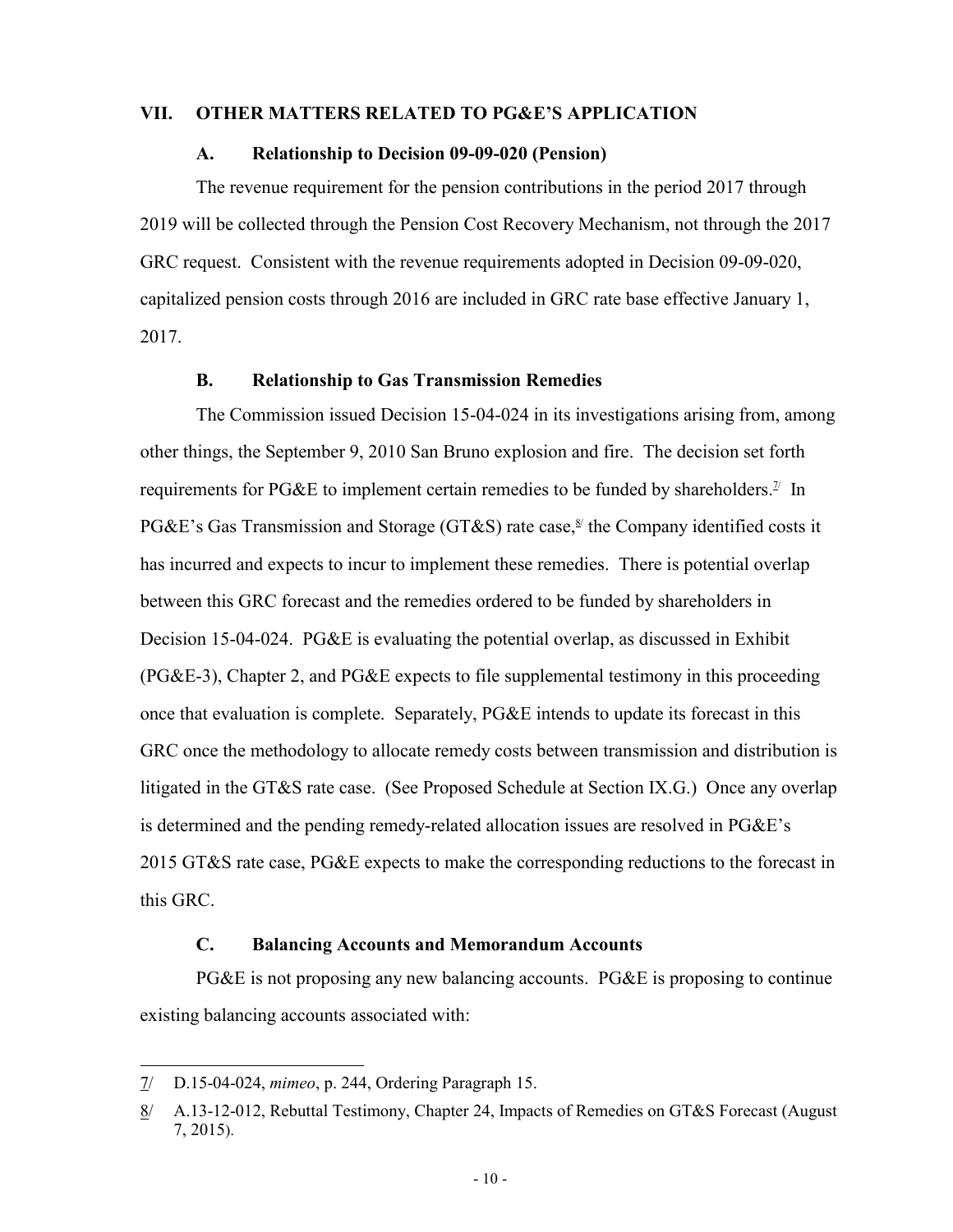- major emergencies where costs cannot be covered through the Catastrophic Event Memorandum Account (CEMA) mechanism (see Exhibit (PG&E-4), Chapter 4);
- vegetation management (balancing account and tracking account) (see Exhibit  $(PG&E-4)$ , Chapter 7);
- implementation of Nuclear Regulatory Commission (NRC) rulemaking requirements for PG&E's Diablo Canyon Power Plant (see Exhibit (PG&E-5), Chapter 3);
- FERC relicensing for hydroelectric facilities and pending new license conditions (see Exhibit (PG&E-5), Chapter 4); and
- bonus depreciation under the Tax Act Memorandum Account (see Exhibit (PG&E-12), Chapter 9).

PG&E proposes to eliminate existing balancing and memorandum accounts for:

- gas leak survey and repair (see Exhibit ( $PG&E-3$ ), Chapter  $6C$ );
- the SmartGrid Pilot Program (see Exhibit (PG&E-4), Chapter 15 and Exhibit  $(PG&E-5)$ , Chapter 7);
- Diablo Canyon Seismic Studies (see Exhibit (PG&E-5), Chapter 3);
- Photovoltaic (PV) program (see Exhibit (PG&E-5), Chapter 8);
- Energy Data Center (see Exhibit (PG&E-6), Chapter 2);
- Dynamic Pricing (see Exhibit (PG&E-6), Chapter 3); and
- SmartMeter™ Opt-Out (see Exhibit (PG&E-6), Chapter 7).

The existing Tax Act Memorandum Account would be used for any new legislation extending bonus depreciation. If, however, bonus depreciation is not extended, PG&E proposes to close this memorandum account as described in Exhibit (PG&E-12), Chapter 9.

## **D. A&G**

As the Commission explained in PG&E's 1999 GRC decision, "A&G expenses are of a general nature and are not directly chargeable to any specific utility function. They include general office labor and supply expenses and items such as insurance, casualty payments,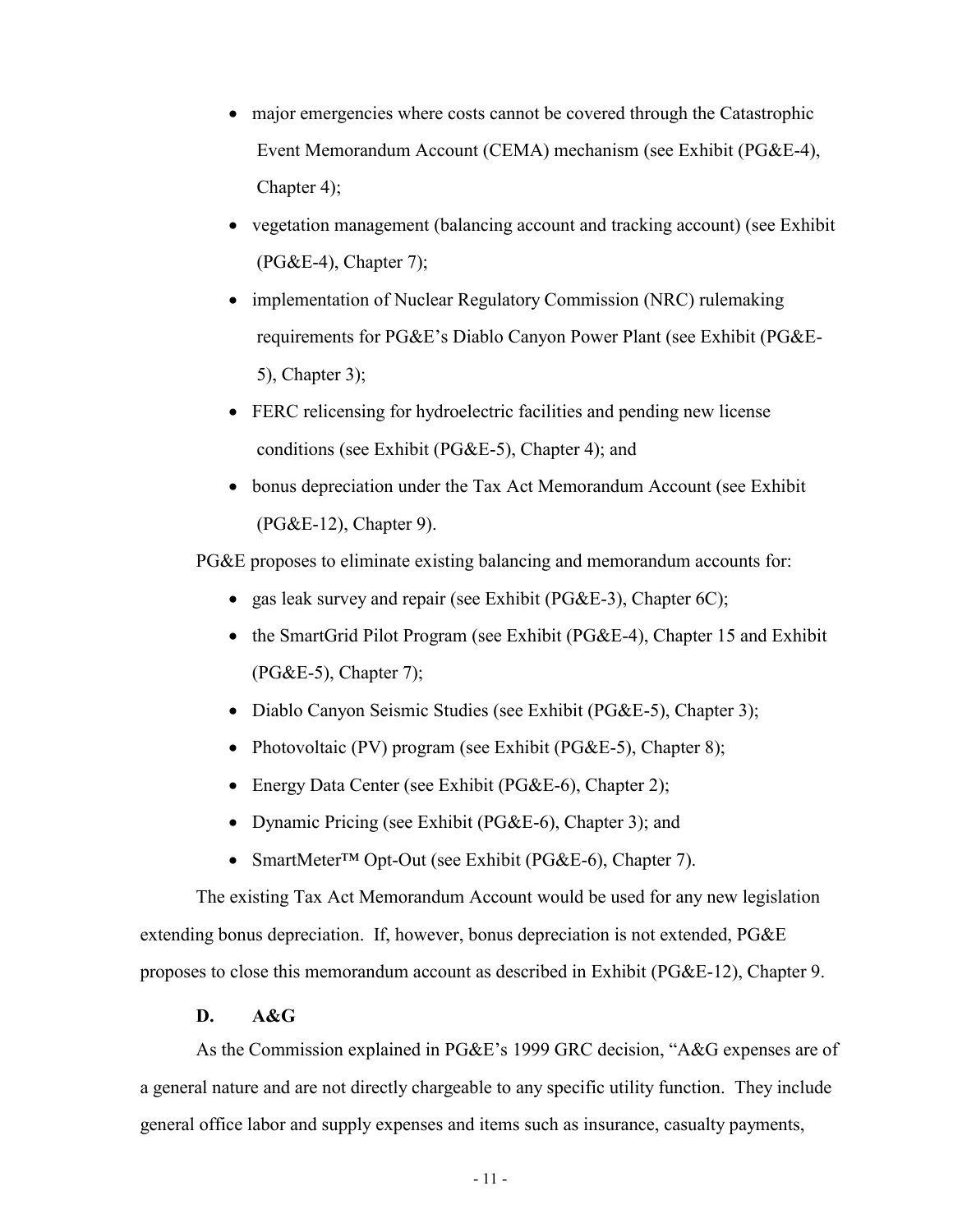consultant fees, employee benefits, regulatory expenses, association dues, and stock and bond expenses."<sup>9/</sup> A&G expenses support the Company's provision of safe and reliable gas and electric distribution and electric generation services. The process for forecasting A&G costs is set forth in the testimony and supporting workpapers of Exhibit (PG&E-9), as well as Exhibit (PG&E-8) for Human Resources.

#### **E. Depreciation Study**

As in past GRCs, PG&E has engaged a depreciation expert to study PG&E's plant additions, retirement and net salvage data, to review present depreciation rates and to recommend changes to those rates for its distribution and generation plant as necessary. The depreciation study is described in Exhibit (PG&E-10), Chapter 11.

## **F. Post Test Year Ratemaking - Attrition**

PG&E seeks an attrition ratemaking mechanism for 2018 and 2019 that increases the Company's authorized revenues to reflect increases in capital costs due to its ongoing investments in infrastructure, as well as increases in wages and other expenses due to inflation. (See Exhibit (PG&E-11).) The primary driver of attrition increases in this GRC is capital investment which drives increases in rate base and depreciation expense, irrespective of inflation. As for the expense portion of attrition, PG&E's attrition proposal includes a fixed and pre-forecasted escalation of labor, medical costs, goods and services that PG&E must purchase to operate its business, as well as other adjustments described in Exhibit (PG&E-11). The Company estimates that its attrition proposal will result in an increase of approximately \$489 million for 2018 and an additional \$390 million for 2019.

## **G. Studies and Information Required by Previous Commission Policy Statements or Decisions**

In its decision on PG&E's 1984 GRC, the Commission ordered PG&E to provide, among other things, a "presentation of levels of wages and salaries estimated by the utility for comparison with similar wages and salaries paid in the marketplace." $10^{\circ}$  This presentation,

<sup>9/</sup> D.00-02-046, *mimeo*, pp. 243-244 (PG&E 1999 GRC).

<sup>10/</sup> D.83-12-068; 14 CPUC 2d 15, 263, Ordering Paragraph 15.d.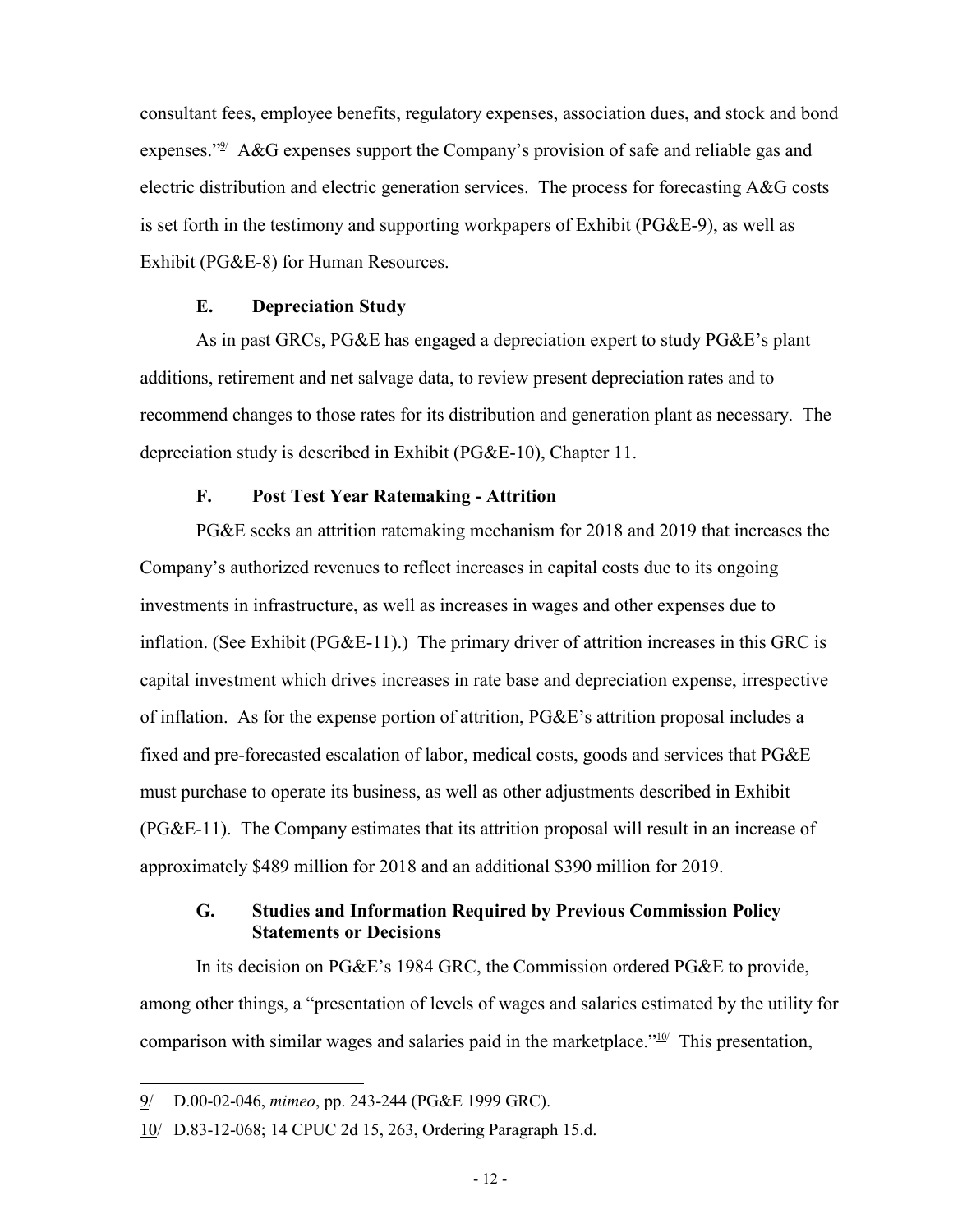referred to as the Total Compensation Study, is set forth in Exhibit (PG&E-8), Chapter 7. In prior years, the Commission's Office of Ratepayer Advocates (ORA) was a joint sponsor with PG&E of the Total Compensation Study. ORA has elected not to participate in this study.

Other compliance items pertaining to this GRC are listed in Exhibit (PG&E-12), Chapter 8.

## **H. Recorded Data**

Pursuant to the historic Rate Case Plan's requirement regarding recorded data, PG&E is presenting recorded data, in Results of Operations format, for base year 2014.

#### **I. Previously Litigated Issues**

In this Application, PG&E asks that the Commission revisit the following issues, which have been previously litigated by the Commission.

Long Term Seismic Study Program costs: PG&E proposes to recover Long Term Seismic Program costs for 2017-2019 at the Diablo Canyon Power Plant in this GRC. In the 2014 GRC, the CPUC adopted a recommendation from the Alliance for Nuclear Responsibility to transfer such costs for 2014-2016 to a balancing account and review these costs in the Energy Resource Recovery Account proceeding.<sup>11/</sup> As described in Exhibit (PG&E-5), Chapter 3, PG&E proposes to restore recovery of the Long Term Seismic Program costs back to the GRC.

Short-Term Incentive Plan (STIP): One A&G issue in this case deals with recovery of that portion of management employee compensation which is at risk pursuant to the Company's STIP. The Commission has addressed this issue in several rate cases and has authorized recovery of varying amounts. Although the Commission has supported recovery of 100 percent of incentive compensation programs,  $12$  in PG&E's most-recent GRC, the Commission approved recovery of only about 68 percent of forecast  $STIP$ .<sup>13/</sup> In the current

 $\overline{a}$ 11/ D.14-08-032, *mimeo*, p. 737, Ordering Paragraph 29.a. (PG&E 2014 GRC).

<sup>12/</sup> D.04-07-022, *mimeo*, pp. 213-217 (SCE 2003 GRC); D.06-05-016, *mimeo*, pp. 127-132 (SCE 2006 GRC); D.08-07-046, *mimeo*, p. 22 (Sempra 2008 GRC).

<sup>13/</sup> D.14-08-032, *mimeo*, pp. 516-524 (PG&E 2014 GRC).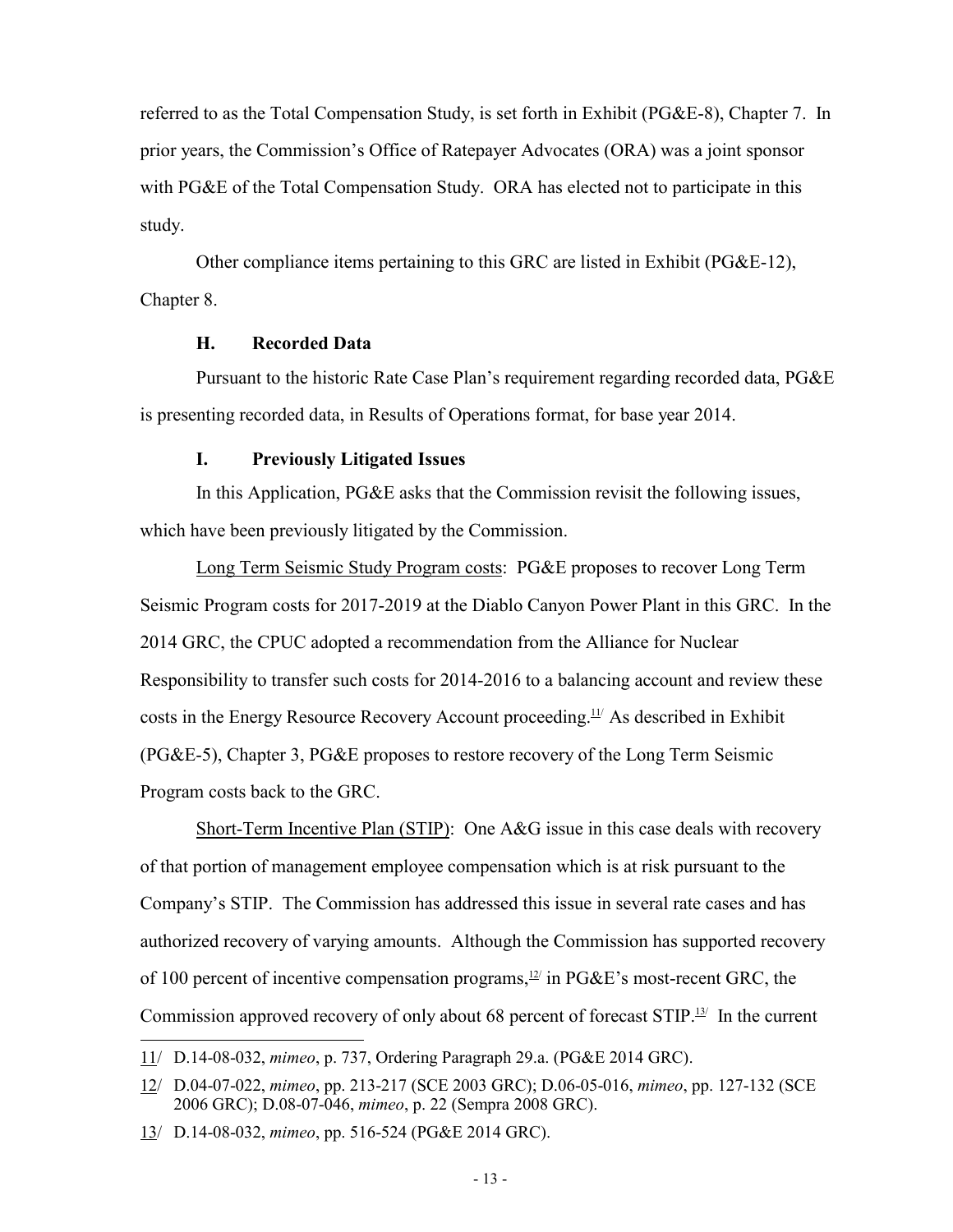case, PG&E demonstrates that recovery of the full STIP revenue requirement for non-officer employees (as described in Exhibit (PG&E-8), Chapter 3) is just and reasonable.

Total Compensation Variance to Market: For the 2014 GRC, the Commission concluded that ratepayers should not fund employee compensation that exceeds 5 percent above the market median. $\frac{14}{1}$  In prior rate cases, the Commission has not consistently applied a 5 percent standard. In some instances, the Commission has applied a 10 percent variance.<sup>15/</sup> The Commission's use of a variance has sometimes corresponded with the margin of error or range of competitiveness that was identified in the associated Total Compensation Study. In the matter at hand, the compensation consultant Towers Watson concluded that PG&E's actual compensation was at 105.1 percent of the market average and that a range of  $+/$ -10 percent was appropriate to determine competitiveness of compensation. (Exhibit (PG&E-8), Chapter 7.) For the reasons explained in Exhibit (PG&E-8), Chapter 3, PG&E contends that use of a 5 percent variance to limit recovery is inappropriate.

Supplemental Executive Retirement Plan (SERP): PG&E seeks recovery of its SERP for non-qualified pensions and administrative costs. Citing precedent in recent Southern California Edison and Sempra GRCs, the Commission adopted ratepayer funding for only 50 percent of PG&E's forecast for SERP non-qualified pensions in PG&E's last GRC.<sup>16/</sup> The Commission has repeatedly acknowledged that both ratepayers and shareholders benefit from these plans.<sup>17/</sup> The fact that shareholders may also benefit from a plan is no reason for disallowance of cost recovery. For this reason and those described in Exhibit (PG&E-8), Chapter 4, PG&E requests that the Commission authorize PG&E to recover the full cost of SERP.

Employee Service Awards: In PG&E's last GRC, the Commission reduced its forecast of employee service awards by 50 percent due to shareholder benefits relating to

<sup>14/</sup> D.14-08-032, *mimeo*, pp. 515-516 (PG&E 2014 GRC).

<sup>15/</sup> D.14-08-032, *mimeo*, p. 515 (PG&E 2014 GRC).

<sup>16/</sup> D.14-08-032, *mimeo*, pp. 533-535 (PG&E 2014 GRC).

<sup>17/</sup> D.14-08-032, *mimeo*, p. 535 (PG&E 2014 GRC).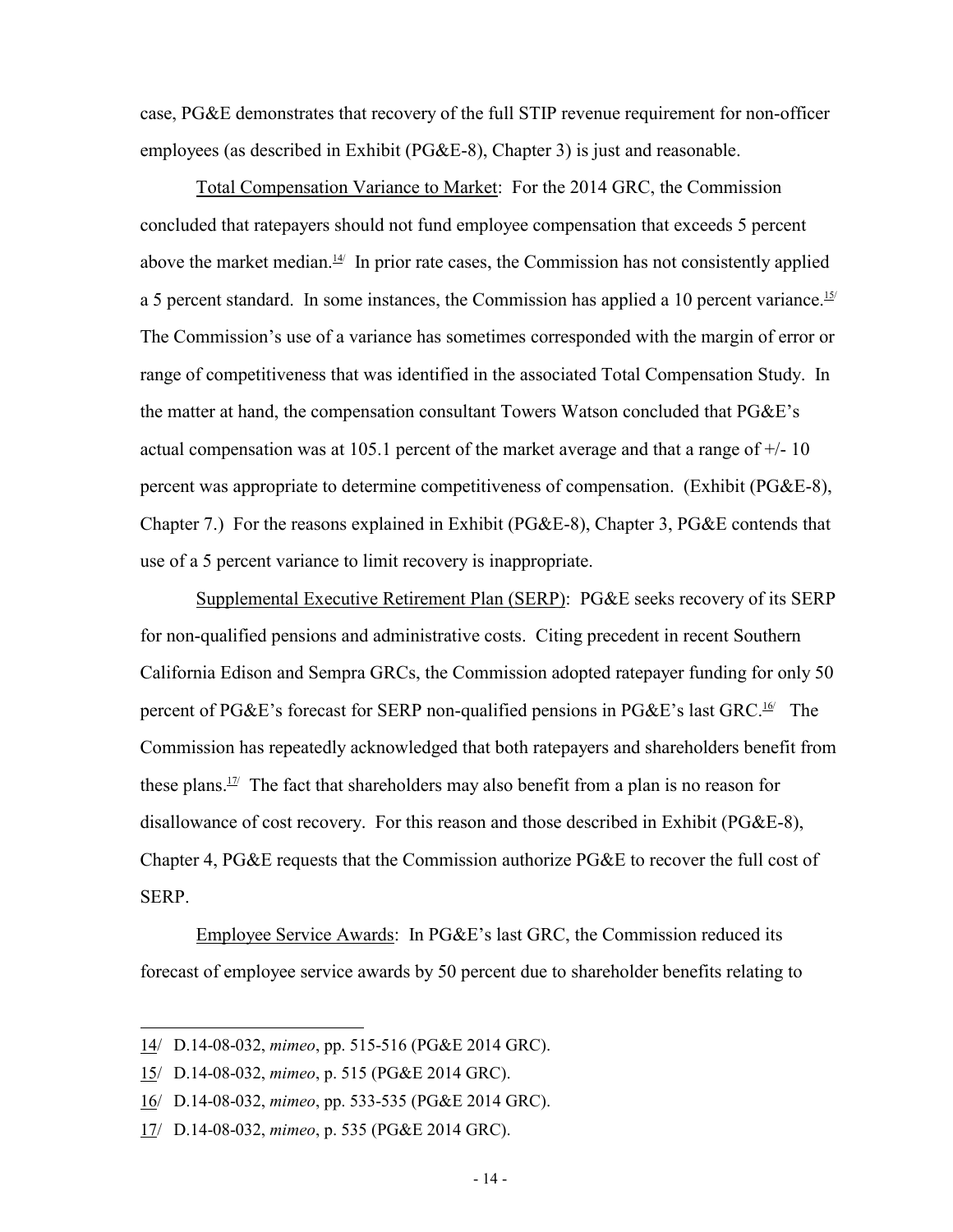building loyalty between employees and the Company.<sup>18/</sup> As discussed above, the fact that shareholders may also benefit is no reason for disallowance. For this reason and the others described in Exhibit (PG&E-8), Chapter 4, PG&E asks that the Commission revisit its approach to this issue and approve the full amount.

Directors and Officers (D&O) Liability Insurance: Another issue in this case is recovery of premiums for D&O liability insurance, as discussed in Exhibit (PG&E-9), Chapter 3. The Commission has acknowledged that D&O liability insurance is a necessary and reasonable cost of doing business, provides significant benefit to customers and is critical to obtaining and retaining qualified directors and officers. On these grounds, the Commission previously allowed the utility to include the costs of this insurance in rates.<sup>19/</sup> However, in PG&E's last GRC and others that came before it, the Commission authorized only 50 percent of D&O liability insurance premiums in rates.<sup>20/</sup> Because the Commission has acknowledged the necessity of this type of coverage,  $21/2$  PG&E requests that the Commission authorize PG&E to recover the full amount of D&O liability insurance premiums in rates.

Customer Deposits and Nuclear Fuel: Customer deposits and nuclear fuel – issues often discussed in this section – will be addressed in PG&E's next cost of capital proceeding. PG&E will address these issues in that proceeding pursuant to the Commission's directives in PG&E's last GRC.<sup>22/</sup> As noted in Exhibit (PG&E-10), Chapters 13 and 14, PG&E proposes that any revenue requirement impacts from these items be applied retroactively to January 1, 2017, once the Commission decides the appropriate ratemaking treatment.

#### **J. Matters Determined in Phase 2 of this Proceeding**

The historic Rate Case Plan required electric utilities to submit, as part of the GRC application, cost allocation studies by classes of service and marginal cost data in sufficient

<sup>18/</sup> D.14-08-032, *mimeo*, pp. 536-537 (PG&E 2014 GRC).

<sup>19/</sup> D.87-12-066, 26 CPUC 2d 392, 422 (SCE 1988 GRC).

<sup>20/</sup> D.14-08-032, *mimeo*, pp. 551-552 (PG&E 2014 GRC).

<sup>21/</sup> D.96-01-011, 64 CPUC 2d 241, 319 (SCE 1996 GRC).

<sup>22/</sup> D.14-08-032, *mimeo*, pp. 624 and 629 (PG&E 2014 GRC).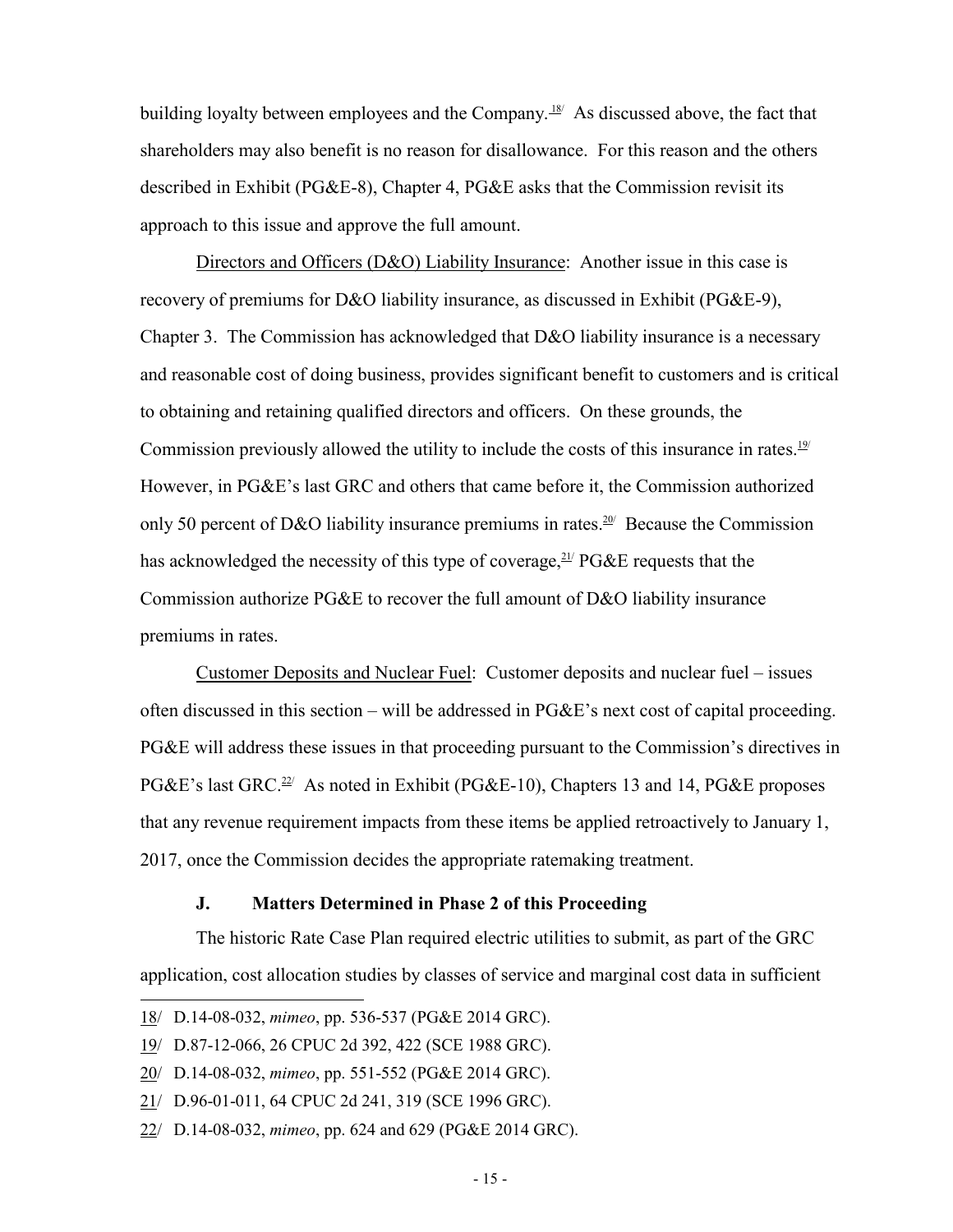detail to allow the development of rates for each customer class, with a complete electric rate design proposal to be filed no later than 90 days after filing of the application.<sup>23/</sup> Consistent with past practice, PG&E will present in "Phase 2" of this proceeding, electric marginal cost, revenue allocation, and rate design, on a later timetable than the revenue requirement showing in this "Phase 1." Accordingly, PG&E is not including electric marginal costs and revenue allocation in this Application.<sup> $24$ </sup> Gas marginal costs, revenue allocation, and rate design are addressed in the BCAP.

## **K. Estimates by Account**

As discussed above, throughout its testimony and supporting workpapers, PG&E has presented its estimates by MWC consistent with how the Company plans, budgets, and manages it operations. In addition, PG&E has presented its O&M and A&G estimates in this Application by FERC Account.

## **L. Guidelines or Directions Affecting PG&E's GRC Presentation**

The historic Rate Case Plan provides that "[w]hen controlling affiliates provide guidelines or directions to the Company's presentation, these shall be set forth in the direct showing or available in the workpapers."<sup>25/</sup> PG&E Corporation has been apprised of and has participated in the development of this GRC application. PG&E Corporation departments also provided information regarding the cost of services the PG&E Corporation provides to the Utility, which are described in Exhibit (PG&E-9).

#### **M. Proposal for Implementing Proposed Revenue Change at the Beginning of the Test Year**

Proposals for implementing electric and gas revenue changes on January 1, 2017, are set forth in Exhibit (PG&E-12), Chapters 6 (electric) and 7 (gas), and the workpapers supporting those chapters.

 $\overline{a}$ 

25/ D.07-07-004, *mimeo*, p. A-32.

<sup>23/</sup> D.07-07-004, *mimeo*, p. A-22.

<sup>24/</sup> PG&E requested and was granted permission to delay its 2017 GRC Phase 2 filing until March 31, 2015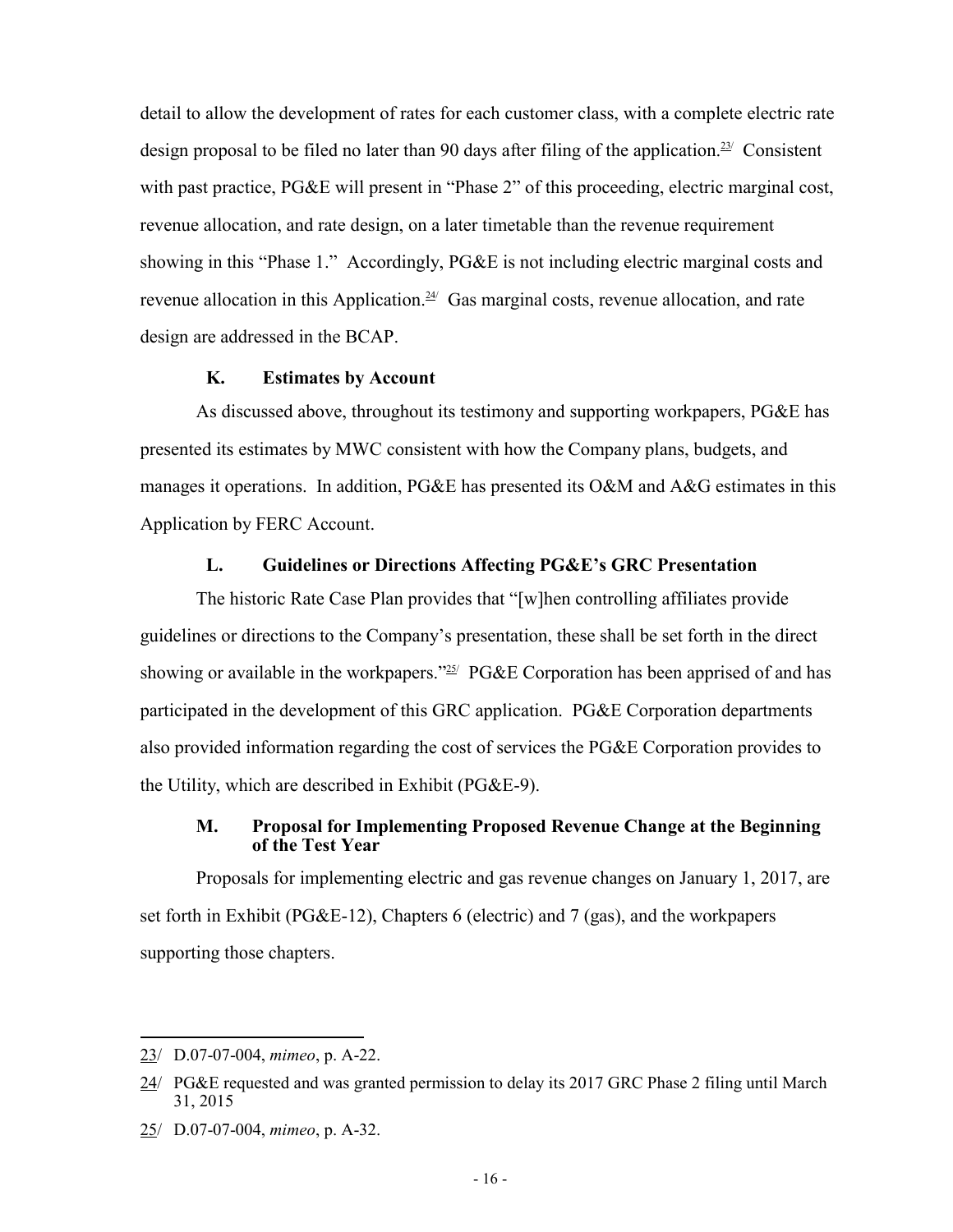#### **VIII. WORKPAPERS**

PG&E's witnesses have prepared workpapers supporting PG&E's exhibits in accordance with the requirements of the Rate Case Plan. Consistent with prior practice, PG&E intends to request inclusion of the workpapers in the record of the 2017 GRC. Therefore, when the witnesses adopt their prepared and rebuttal testimony along with any other testimony that may be submitted, the witnesses will also sponsor and adopt their workpapers, if any.

#### **IX. COMPLIANCE WITH THE COMMISSION'S RULES OF PRACTICE AND PROCEDURE**

## **A. Statutory Authority**

PG&E files this Application pursuant to Sections 451, 454, 728, 729, 740.4 and 795 of the Public Utilities Code, the Commission's Rules of Practice and Procedure, and prior decisions, orders, and resolutions of the Commission.

#### **B. Legal Name and Principal Place of Business - Rule 2.1(a)**

The legal name of the Applicant is Pacific Gas and Electric Company. PG&E's principal place of business is San Francisco, California. Its post office address is Post Office Box 7442, San Francisco, California 94120.

#### **C. Correspondence and Communication Regarding This Application - Rule 2.1.(b)**

All correspondence and communications regarding this Application should be addressed to Steven W. Frank and Shelly J. Sharp at the addresses listed below:

// // // // // // // //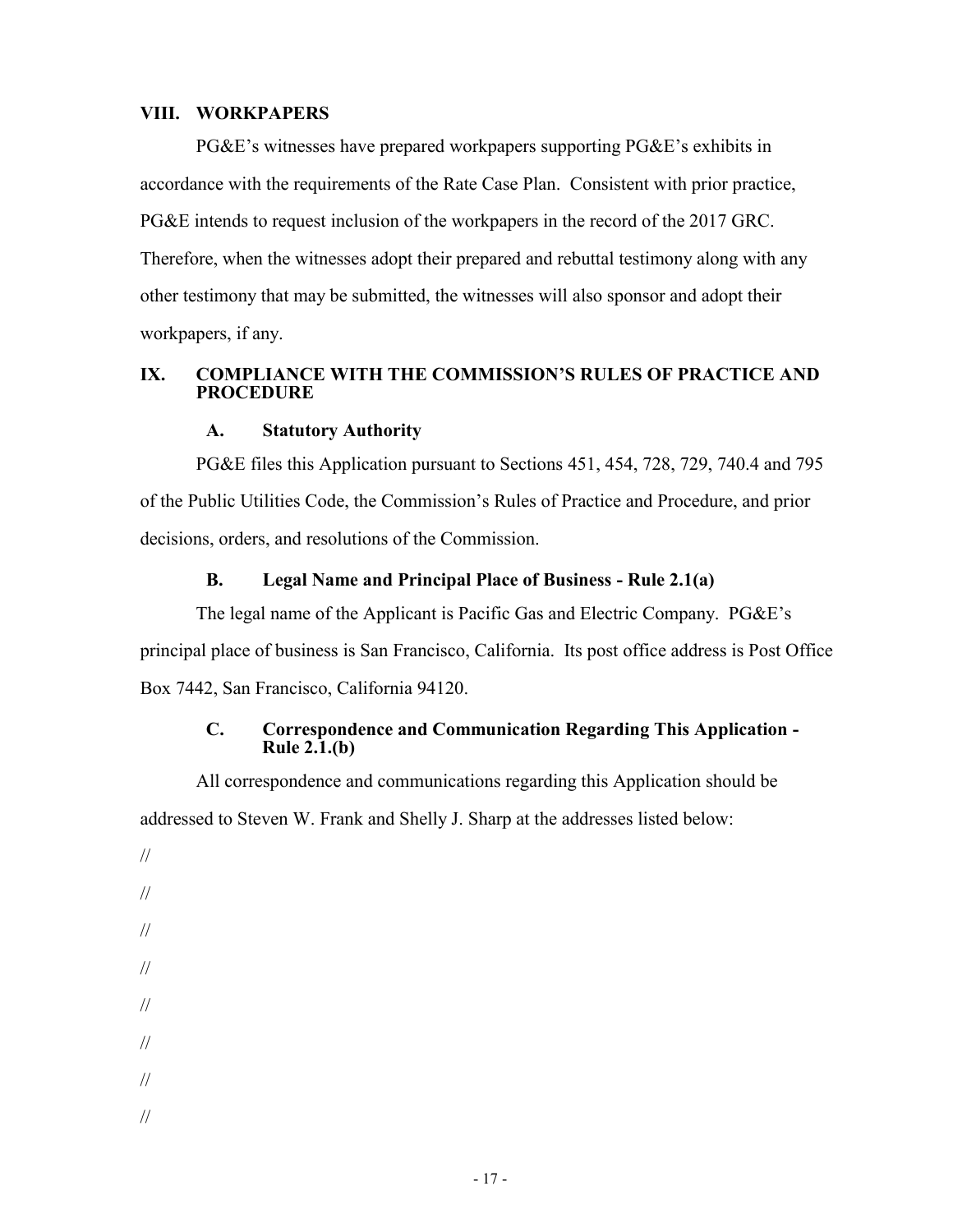Steven W. Frank Law Department Pacific Gas and Electric Company Post Office Box 7442 San Francisco, California 94120 Telephone: (415) 973-6976 Fax: (415) 973-5520 E-mail: SWF5@pge.com

Shelly J. Sharp Senior Director Pacific Gas and Electric Company 77 Beale Street, B9A San Francisco, California, 94105 Telephone: (415) 973-2636 Fax: (415) 973-6520 E-Mail: SSM3@pge.com

Overnight hardcopy delivery:

Steven W. Frank Law Department Pacific Gas and Electric Company 77 Beale Street, B30A San Francisco, California 94105

#### **D. Categorization - Rule 2.1.(c)**

PG&E proposes that this Application be categorized as a "ratesetting" proceeding.

#### **E. Need for Hearing - Rule 2.1(c)**

PG&E anticipates that hearings will be requested. PG&E's proposed schedule is set forth in subsection G, below.

#### **F. Issues to be Considered - Rule 2.1(c)**

The principal issues are whether:

1. The proposed revenue requirement for the electric distribution function in

2017 is just and reasonable and the Commission should authorize PG&E to reflect the adopted electric distribution revenue requirement in rates.

2. The proposed revenue requirement for the gas distribution function in 2017 is just and reasonable and the Commission should authorize PG&E to reflect the adopted gas distribution revenue requirement in rates.

3. The proposed revenue requirement for the electric generation function in 2017 is just and reasonable and the Commission should authorize PG&E to reflect the adopted revenue requirement in rates.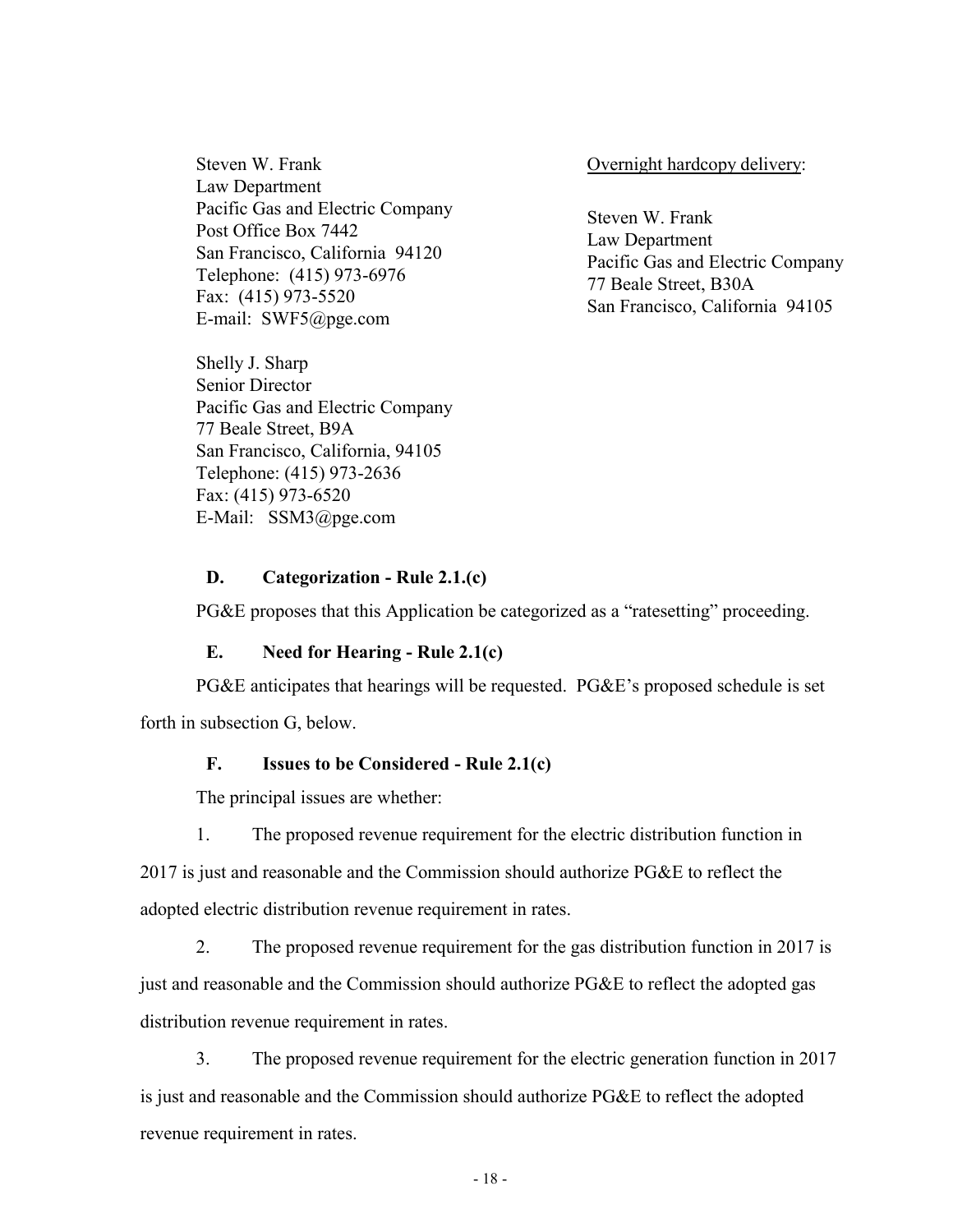4. The Budget Compliance Reports required by PG&E's 2011 and 2014 GRCs should be continued through the 2017 GRC period as described in Exhibit (PG&E-2), Chapter 1.

5. With respect to the Gas Distribution organization described in Exhibit (PG&E-3):

a. The proposed revision to PG&E's policies in order to remove idle stubs should be approved, as described in Chapter 4.

b. The two-way balancing account for leak survey and repair should be closed, as described in Chapter 6C.

6. With respect to the Electric Distribution organization described in Exhibit (PG&E-4):

a. The two-way balancing account for major emergency costs should be continued, as described in Chapter 4.

b. The facilities charge associated with the light-emitting diode (LED) Streetlight Conversion program should be continued, as described in Chapter 6.

c. The one-way balancing account and tracking account for Vegetation Management should be continued, as described in Chapter 7.

d. The ongoing revenue requirements associated with the costs of Smart Grid pilot deployment projects should be approved and included in the 2017 GRC, as described in Chapter 15.

e. The annual PG&E Electric Tariff Rule 20A work credit allocation amount of \$41.3 million should be extended through 2019, as described in Chapter 18.

7. With respect to the Energy Supply organization described in Exhibit  $(PG&E-5)$ :

a. The two-way balancing account for implementation of rulemaking requirements associated with nuclear safety and security should be continued, as described in Chapter 3.

- 19 -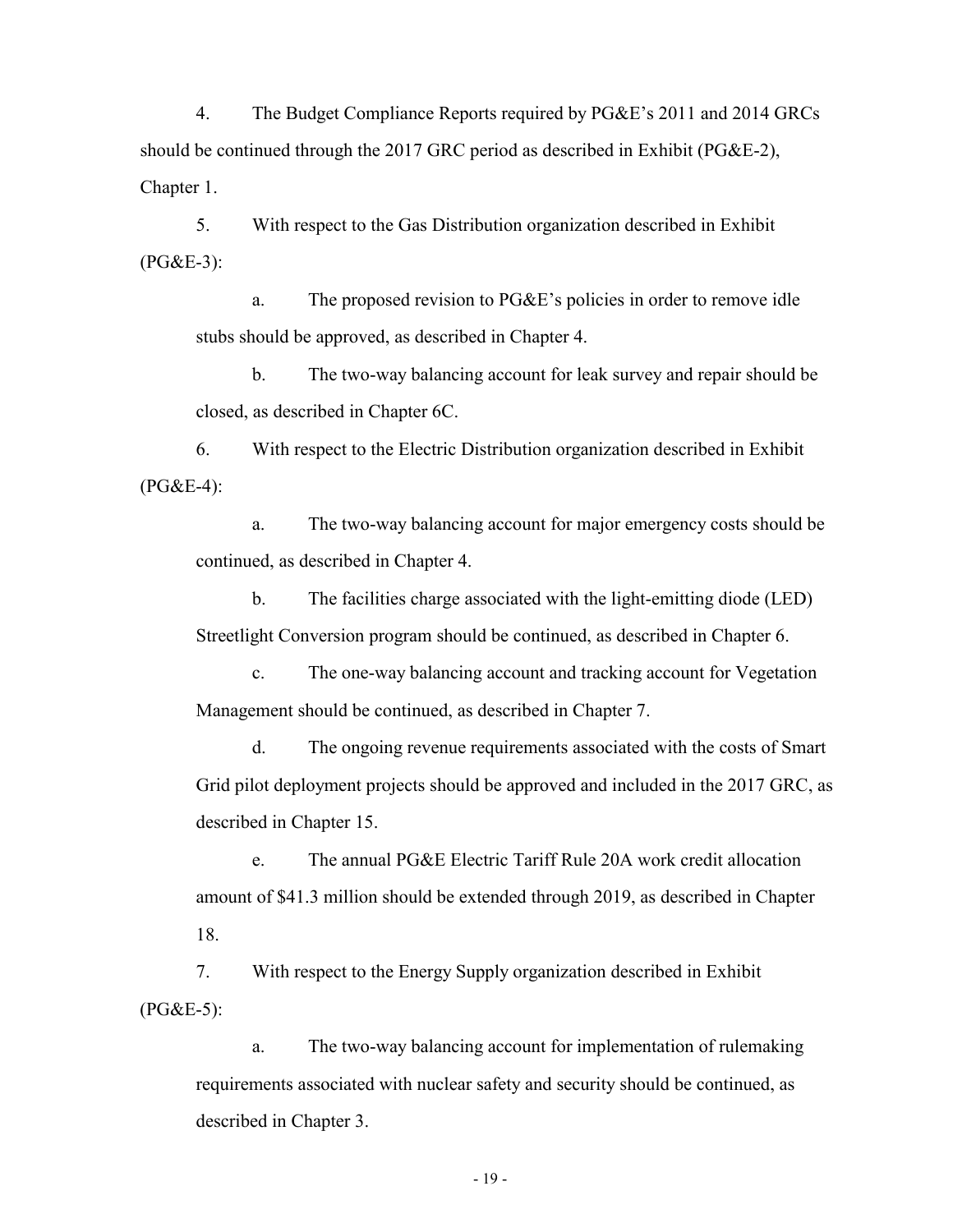b. The two-way balancing account associated with FERC hydroelectric relicensing and new/amended license conditions should be continued, as described in Chapter 4.

c. The proposal to return the underspending in the two aforementioned balancing accounts should be approved, as described in Chapter 8.

d. The credit of the Department of Energy refunds to the generation revenue requirement should be continued, as described in Chapter 8.

e. The Diablo Canyon Seismic Studies Balancing Account should be closed and the costs associated with the Diablo Canyon Power Plant Long Term Seismic Program should be included in the generation revenue requirement, as described in Chapter 8.

f. The costs of the second refueling outage at Diablo Canyon and of the costs associated with the Colusa and Gateway Generating Station major outages associated with their Long-Term Service Agreements should be levelized over the 2017 GRC period, as described in Chapter 8.

g. The ongoing revenue requirement associated with PG&E's Photovoltaic Program assets should be included in the generation revenue requirement going forward, and the capital cost savings related to the PV Program should continue to be credited to the Utility Generation Balancing Account, as described in Chapter 8.

h. The ongoing revenue requirements associated with the costs of Smart Grid pilot deployment projects should be approved and included in the 2017 GRC, as described in Chapter 8.

8. With respect to the Customer Care organization described in Exhibit (PG&E-6):

a. The Memorandum of Understanding between the Small Business Utility Advocates and PG&E should be adopted, as described in Chapter 2.

- 20 -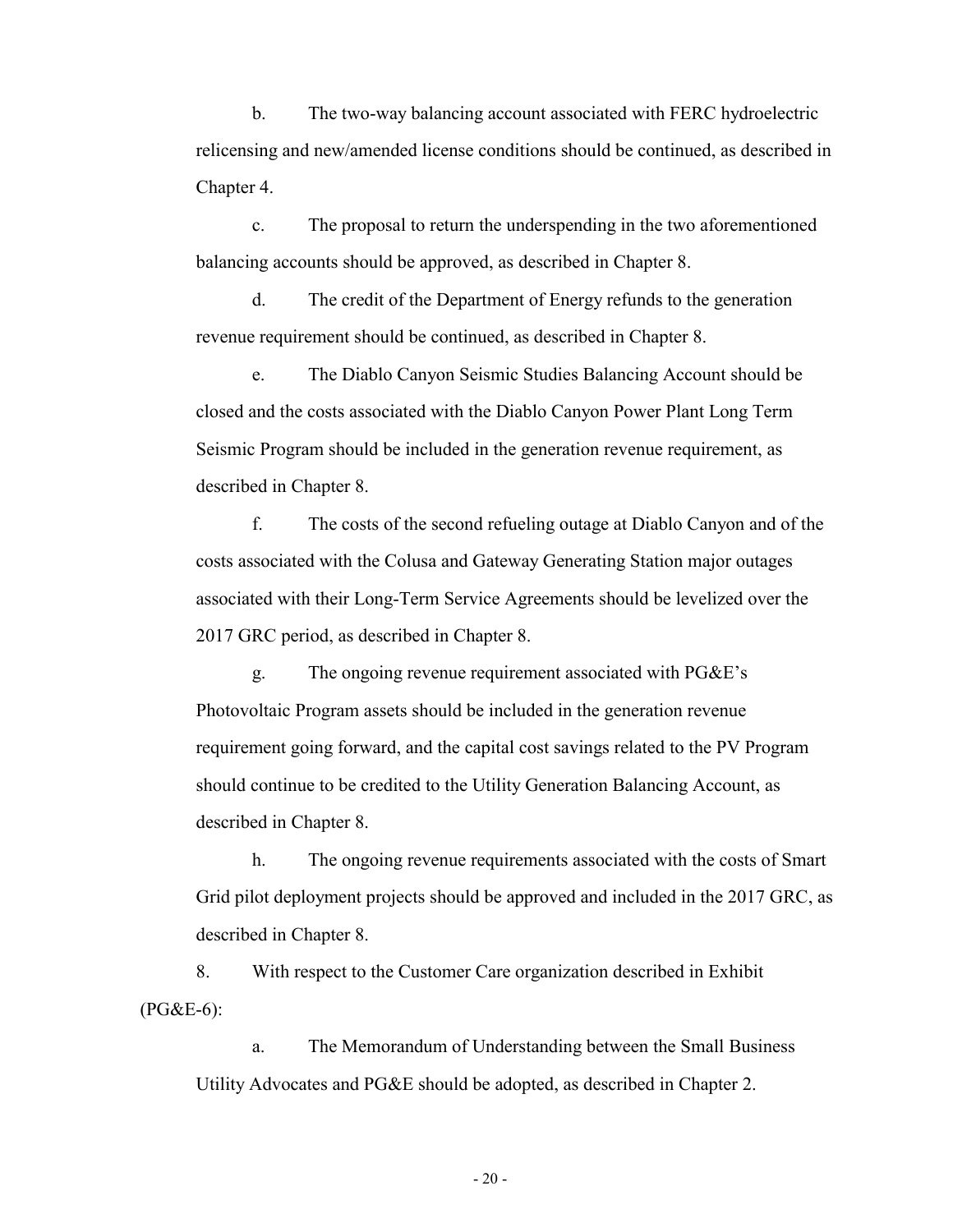b. The Energy Data Center Memorandum Accounts should be closed, as described in Chapter 2.

c. The Dynamic Pricing Memorandum Account should be closed, as described in Chapter 3.

d. The alternative proposal to revise telephone service levels should be adopted, as described in Chapter 4.

e. The Memorandum of Understanding between the Center for Accessible Technology and PG&E should be adopted, as described in Chapter 5.

f. The alternative proposal to close 26 customer service offices should be adopted, as described in Chapter 5.

g. The SmartMeter™ Opt-Out Memorandum Accounts should be closed, as described in Chapter 7.

h. The requirement to perform accuracy testing of certain gas meters that have been removed from service should be eliminated, as described in Chapter 7.

i. The proposed reductions to customer fees (i.e., the reconnection fees and non-sufficient funds fees) should be adopted, as described in Chapter 8.

j. The proposed clarification to the calculation of PG&E's uncollectibles factor should be adopted, as described in Chapter 8.

9. With respect to PG&E's Results of Operations material set forth in Exhibit (PG&E-10):

a. The proposed allocation of common costs (A&G expenses and common plant) should be approved for use in other, non-GRC Commission ratemaking mechanisms, as described in Chapter 7.

b. The forecast of payroll and other taxes should be approved, as described in Chapter 8.

c. The forecast of rate base should be approved, as described in Chapters 9 and 14.

- 21 -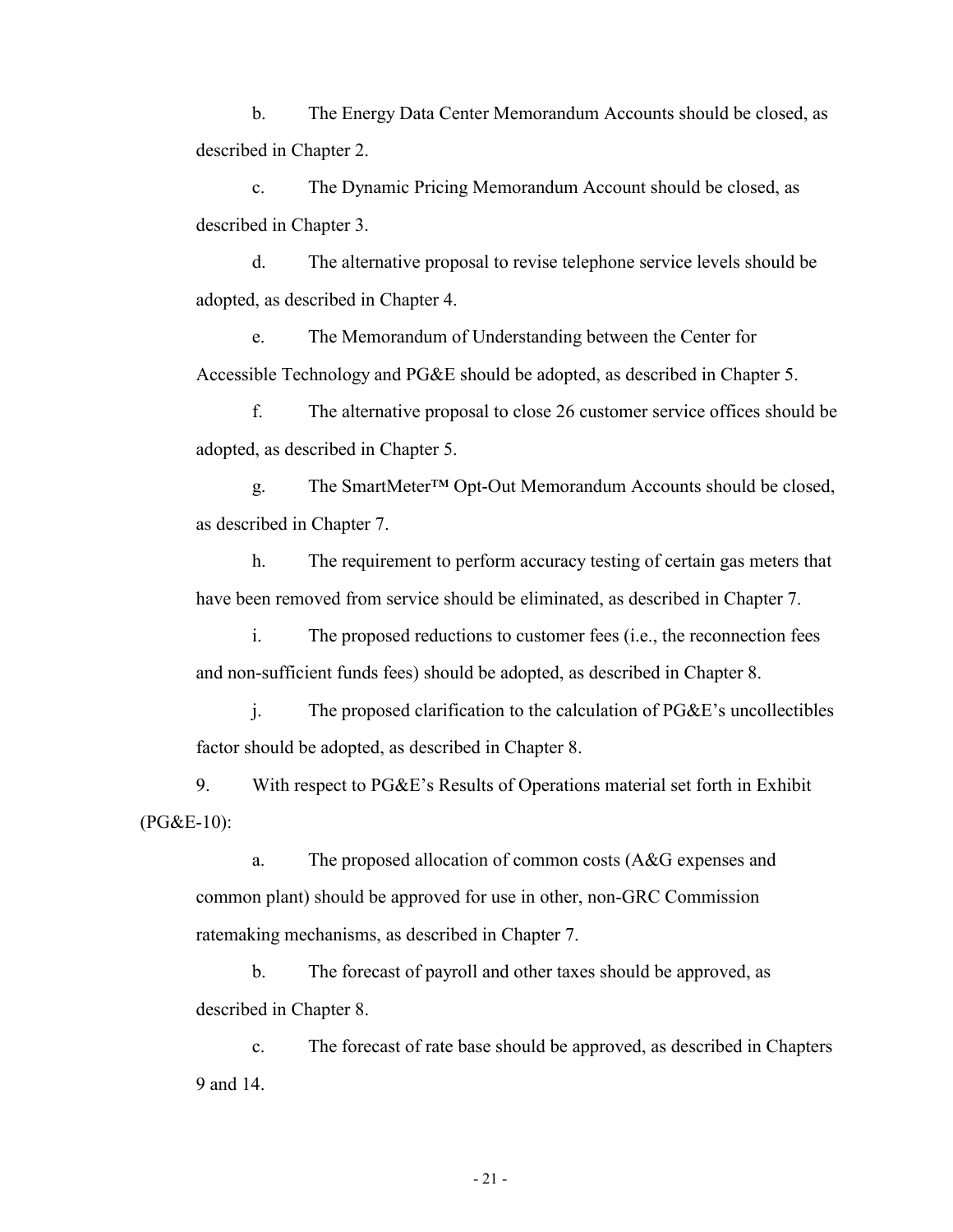d. The forecast of depreciation reserve and expense and accompanying depreciation parameters, including the proposed adjustment relating to the Kern Power Plant Order Instituting Rulemaking (I.14-08-022), should be approved, as described in Chapter 10.

e. The forecast of income and property taxes should be approved, as described in Chapter 12.

f. The computations for working cash should be approved, as described in Chapter 13.

g. The forecast of other operating revenue should be approved, as described in Chapter 17.

10. With respect to the Post Test-Year Ratemaking proposal set forth in Exhibit (PG&E-11):

a. The proposed attrition adjustments for 2018 and 2019 for the electric and gas distribution and electric generation functions should be approved, as described in Chapter 1.

b. The proposal to implement the annual adjustments through the Annual Electric True-Up and Annual Gas True-Up filings should be approved, as described in Chapter 1.

11. With respect to PG&E's General Report material set forth in Exhibit (PG&E-12):

a. The proposed modifications to reporting requirements should be approved, as described in Chapter 8.

b. The revisions to existing balancing and memorandum accounts should be approved, as described in Chapter 9.

c. The proposed simplification to the accounting procedures for affiliate transfer fees should be approved, as described in Chapter 9.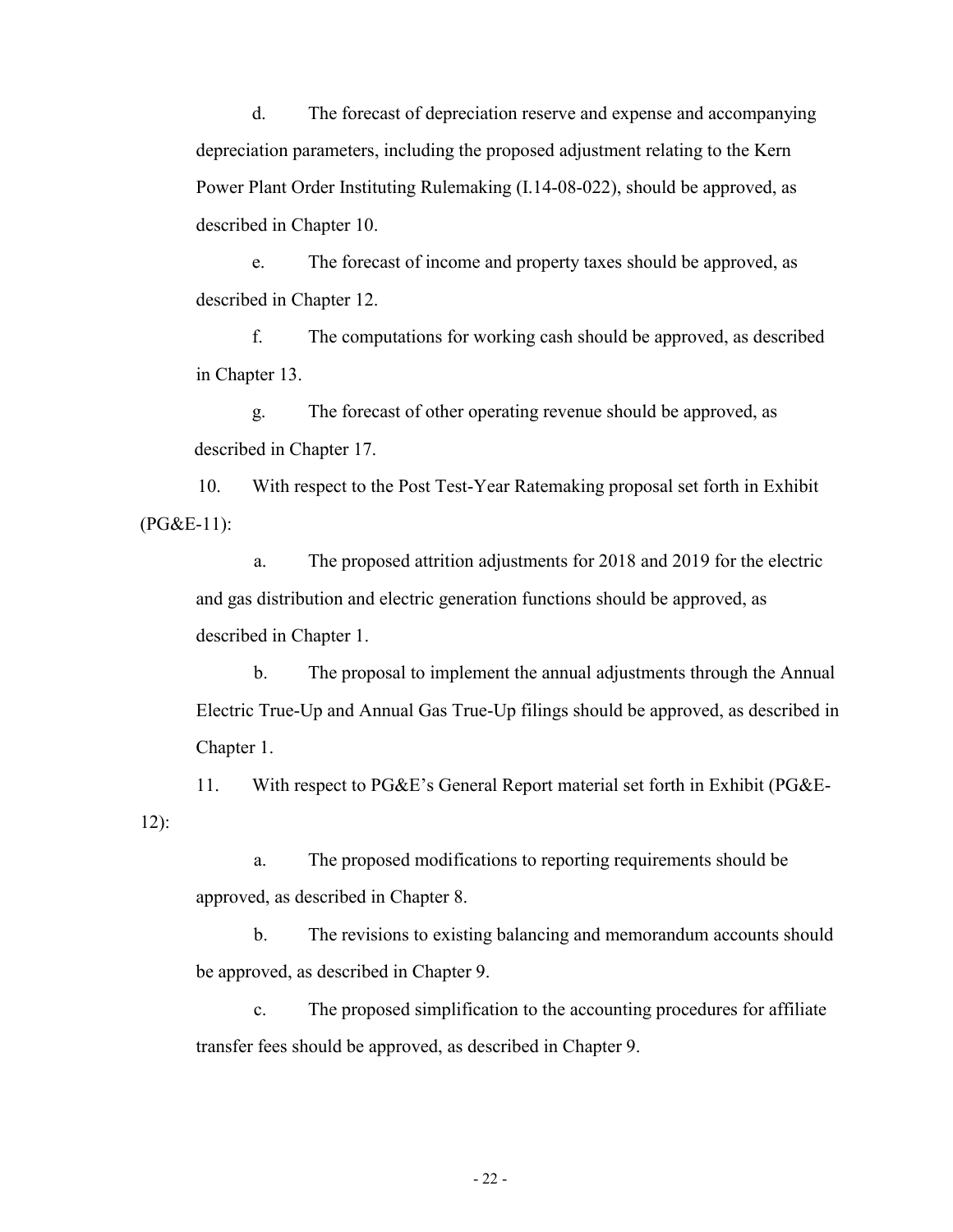## **G. Proposed Schedule – Rule 2.1(c)**

The Rate Case Plan identifies certain activities associated with processing a GRC and specifies the dates by which these activities should occur. PG&E's proposed schedule, which tracks the Rate Case Plan, is as follows:

| <b>Activity</b>                                               | <b>Date</b>                      |
|---------------------------------------------------------------|----------------------------------|
| File Application                                              | September 1, 2015                |
| Initial Public Workshop                                       | September 29, 2015               |
| Prehearing Conference                                         | By October 30, 2015              |
| <b>Additional Public Workshops</b>                            | October/November 2015            |
| SmartMeter Cost-Effectiveness Exhibit                         | December 1, 2015                 |
| <b>ORA</b> Testimony                                          | February 22, 2016 <sup>26/</sup> |
| Supplemental PG&E Testimony                                   | February 22, 2016                |
| <b>Intervenor Testimony</b>                                   | March 17, 2016                   |
| <b>Public Participation Hearings</b>                          | March/April                      |
| Rebuttal Testimony (incl. response to Supplemental Testimony) | May 2, 2016 <sup>27/</sup>       |
| Evidentiary Hearings begin                                    | May 16, 2016                     |
| Evidentiary Hearings end                                      | June 10, 2016                    |
| Comparison Exhibit (if necessary)                             | July 1, 2016                     |
| <b>Opening Briefs</b>                                         | July 8, 2016                     |
| <b>Reply Briefs</b>                                           | July 29, 2016                    |
| Administrative Law Judge Proposed Decision (PD)               | November 8, 2016                 |
| Comments on PD                                                | November 28, 2016                |
| Reply to PD Comments                                          | December 5, 2016                 |
| Decision                                                      | December 8, 2016                 |

The above schedule departs from that set forth in the Rate Case Plan only in one immaterial respect. That is, PG&E has proposed providing supplemental testimony on the same date that ORA provides its testimony. PG&E's supplemental testimony would be

 $\overline{a}$ 26/ The Rate Case Plan prescribes a deadline of February 20. (D.14-12-025, *mimeo*, p.42.) Since February 20, 2016 is a Saturday, the deadline should fall on Monday, February 22, 2016.

<sup>27/</sup> The Rate Case Plan prescribes a deadline of May 1. (D.14-12-025, *mimeo*, p.42.) Since May 1, 2016 is a Sunday, the deadline should fall on Monday, May 2, 2016.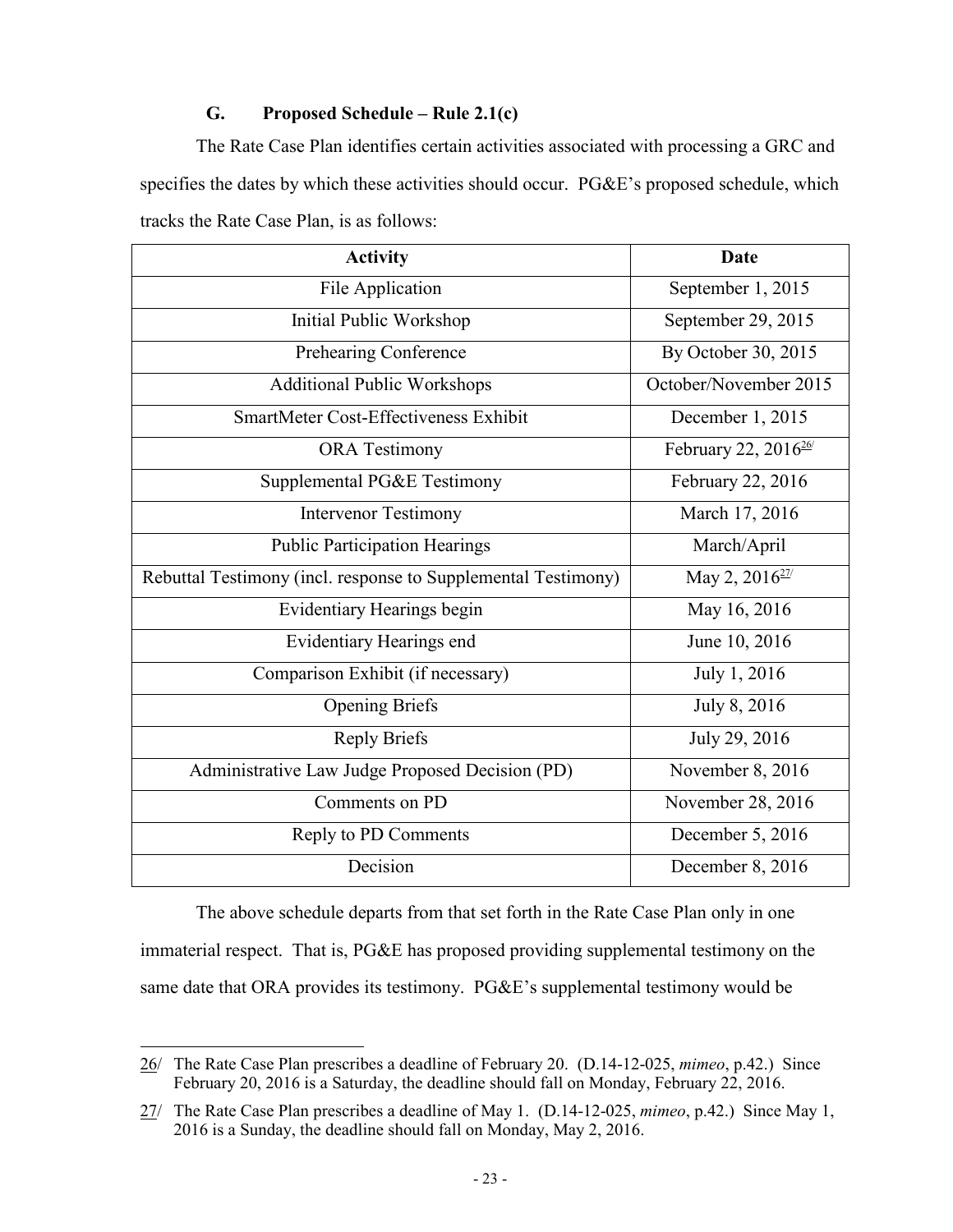limited to the topics listed below and is intended to eliminate the need for the update testimony and hearings, which is envisioned in the Rate Case Plan for "May/June," "if necessary."28/

PG&E's supplemental testimony would address the following areas: (i) an updated tax forecast to reflect expected Internal Revenue Service developments concerning the tax repair deduction; (ii) an update to conform labor escalation assumptions to reflect collective bargaining agreements that should be finalized in late 2015; and (iii) an update to the methodology designed to allocate shareholder remedy costs between gas transmission and distribution, as discussed in Section VII.B above. With this supplemental testimony, PG&E would also present an updated Results of Operations (RO) model reflecting these updates as well as any errata.

PG&E is committed to taking whatever other steps it can to accelerate and streamline this proceeding. In this regard, PG&E has included in the above schedule the opportunity for more workshops than the one required by the Rate Case Plan. PG&E anticipates that the October workshop will, similar to those offered by PG&E during its last GRC, provide parties with a roadmap of the filing and summarize the contents of the exhibits. PG&E expects that the subsequent workshops could cover topics such as PG&E's risk showing, agreements reached with other parties, as well as other topics of particular interest to parties. PG&E will look for chances to explore additional measures during the course of the case to help keep the proceeding on schedule.

#### **H. Articles of Incorporation - Rule 2.2**

PG&E is, and since October 10, 1905, has been, an operating public utility corporation organized under California law. It is engaged principally in the business of furnishing electric and gas services in California. A certified copy of PG&E's Restated Articles of Incorporation, effective April 12, 2004, is on record before the Commission in connection with PG&E's Application 04-05-005, filed with the Commission on May 3, 2004.

<sup>28/</sup> D.14-12-025, *mimeo*, p.42.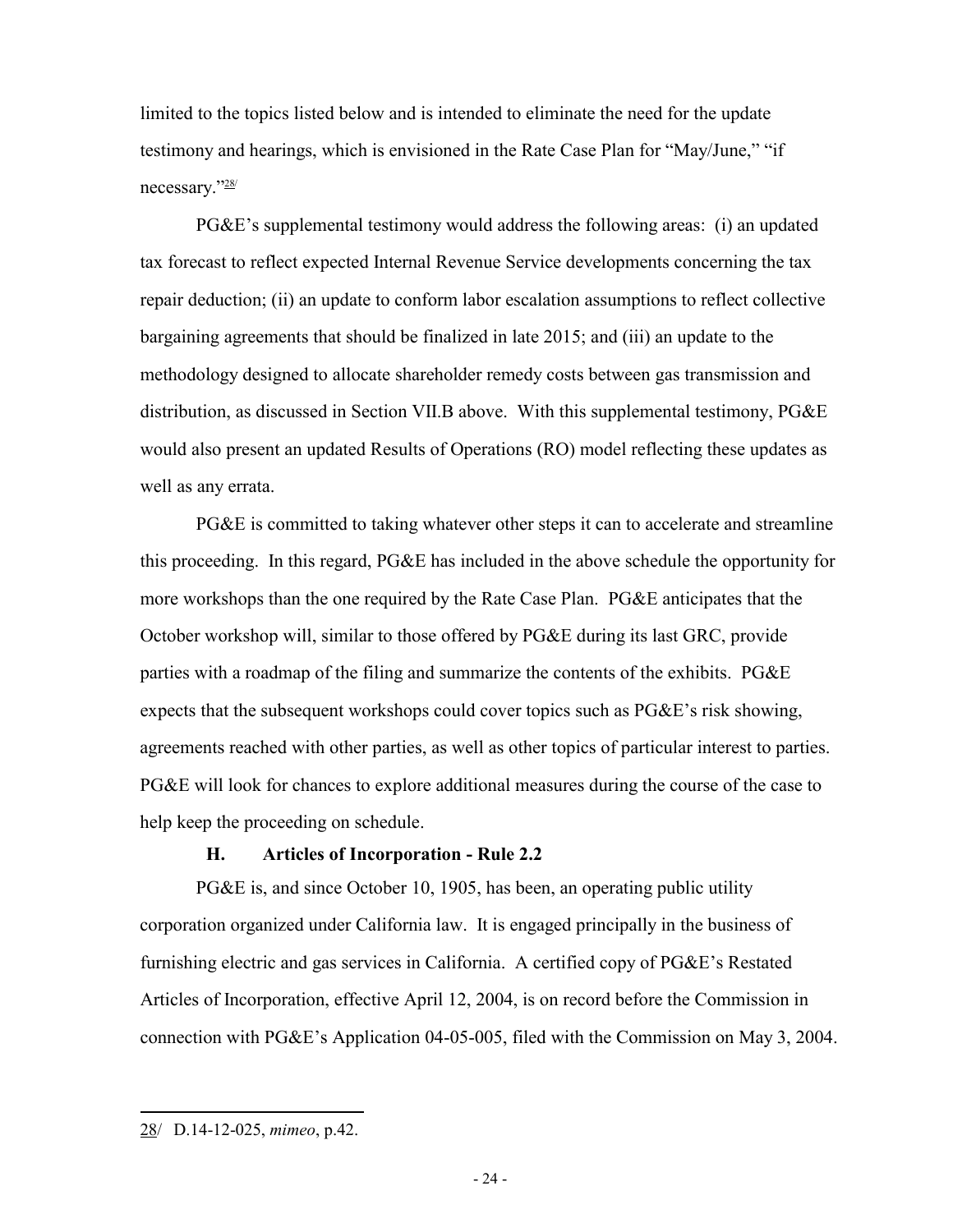These articles are incorporated herein by reference pursuant to Rule 2.2 of the Commission's Rules.

## **I. Balance Sheet and Income Statement - Rule 3.2(a)(1)**

PG&E's balance sheet and an income statement for the three months ending June 30,

2015, are contained in Exhibit A of this Application.<sup>29/</sup>

## **J. Statement of Presently Effective Rates - Rule 3.2(a)(2)**

The presently effective gas and electric rates PG&E proposes to modify are set forth

in Exhibit B of this Application.

## **K. Statement of Proposed Changes and Results of Operations at Proposed Rates - Rule 3.2(a)(3)**

The proposed changes and the Results of Operations at Proposed Rates are set forth in

Exhibits C and D of this Application.

## **L. General Description of PG&E's Electric and Gas Department Plant - Rule 3.2(a)(4)**

A general description of PG&E's Electric Department and Gas Department

properties, their original cost, and the depreciation reserve applicable to these properties are shown in Exhibit E of this Application.

# **M. Summary of Earnings - Rules 3.2(a)(5) and 3.2(a)(6)**

Exhibit F shows for the recorded year 2014 the revenues, expenses, rate base and rate

of return for PG&E's Electric and Gas Departments.

## **N. Statement of Election of Method of Computing Depreciation Deduction for Federal Income Tax - Rule 3.2(a)(7)**

A statement of the method of computing the depreciation deduction for federal

income tax purposes is included in Exhibit G.

# **O. Most Recent Proxy Statement - Rule 3.2(a)(8)**

PG&E's most recent proxy statement dated March 25, 2015, was filed with the

Commission in Application 15-05-016 on May 28, 2015. This proxy statement is

incorporated herein by reference.

 $\overline{a}$ 29/ See also Exhibit (PG&E-10), Chapter 2.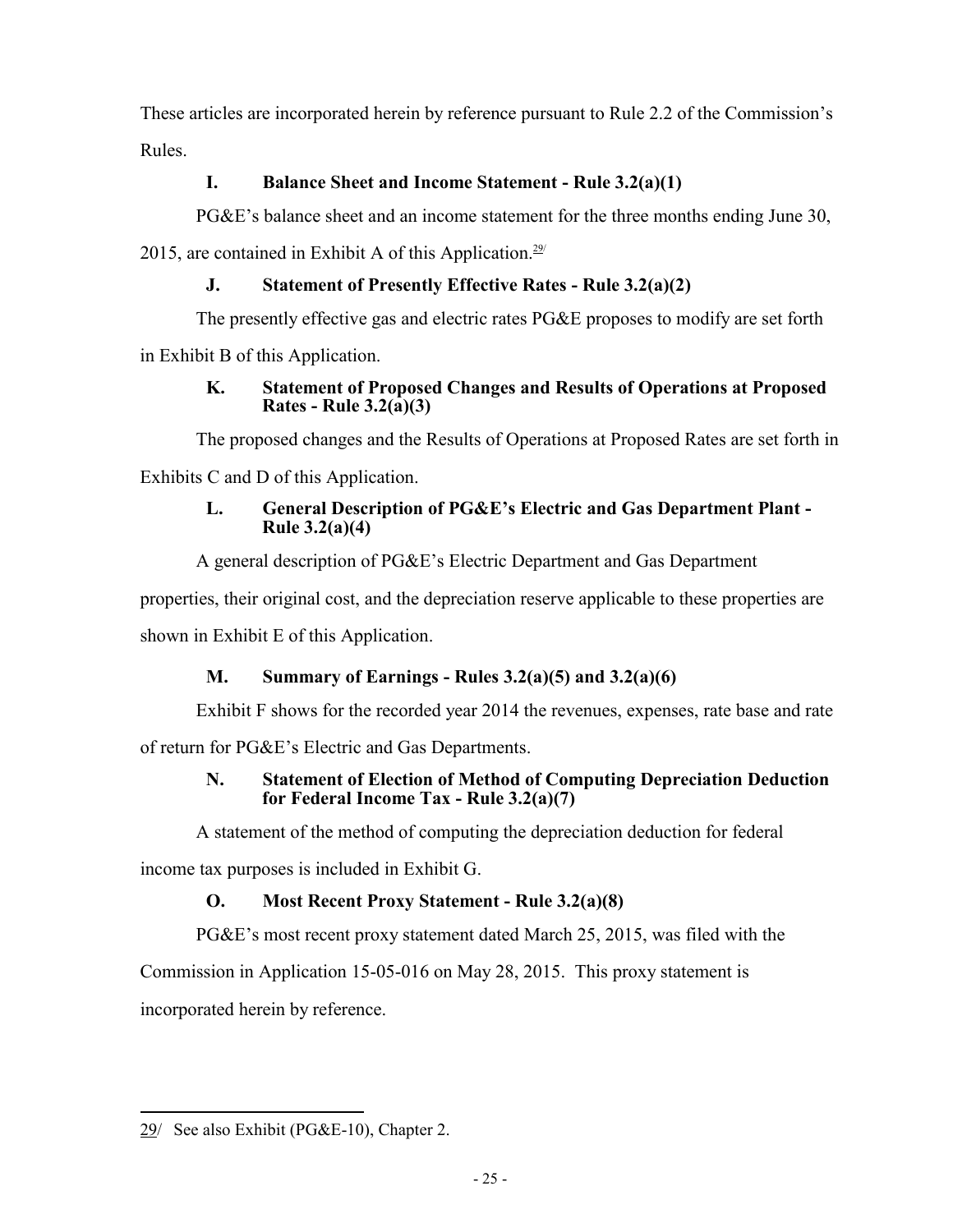#### **P. Type of Rate Change Requested - Rule 3.2(a)(10)**

This proposed rate change reflects changes in PG&E's base revenues to reflect the costs PG&E incurs to own, operate and maintain its gas and electric plant and to enable PG&E to provide service to its customers.

#### **Q. Notice and Service of Application - Rule 3.2(b)-(d)**

Within twenty (20) days after filing this Application, PG&E will mail a notice stating in general terms the proposed revenues, rate changes, and ratemaking mechanisms requested in this Application to the parties listed in Exhibit H, including the State of California and cities and counties served by PG&E. In accordance with Rule 1.9(d), a Notice of Availability of the Application and attachments is being served on the parties of record in PG&E's 2014 GRC (A.12-11-009/I.13-03-007).

PG&E will publish in newspapers of general circulation in each county in its service territory a notice of filing this Application. PG&E will also include notices with the regular bills mailed to all customers affected by the proposed changes.

#### **R. Exhibit List and Statement of Readiness**

PG&E is ready to proceed with this case based on the testimony of witnesses regarding the facts and data contained in the accompanying exhibits in support of the revenue request set forth in this Application. A list of PG&E's testimony by Exhibit and Chapter number is attached as Exhibit J.

#### **X. REQUEST FOR COMMISSION ORDERS**

PG&E requests that the Commission issue appropriate orders:

1. Finding that the proposed revenue requirement for the electric distribution function in 2017 is just and reasonable and that PG&E may reflect the adopted electric distribution revenue requirement in rates.

2. Finding that the proposed revenue requirement for the gas distribution function in 2017 is just and reasonable and that PG&E may reflect the adopted gas distribution revenue requirement in rates.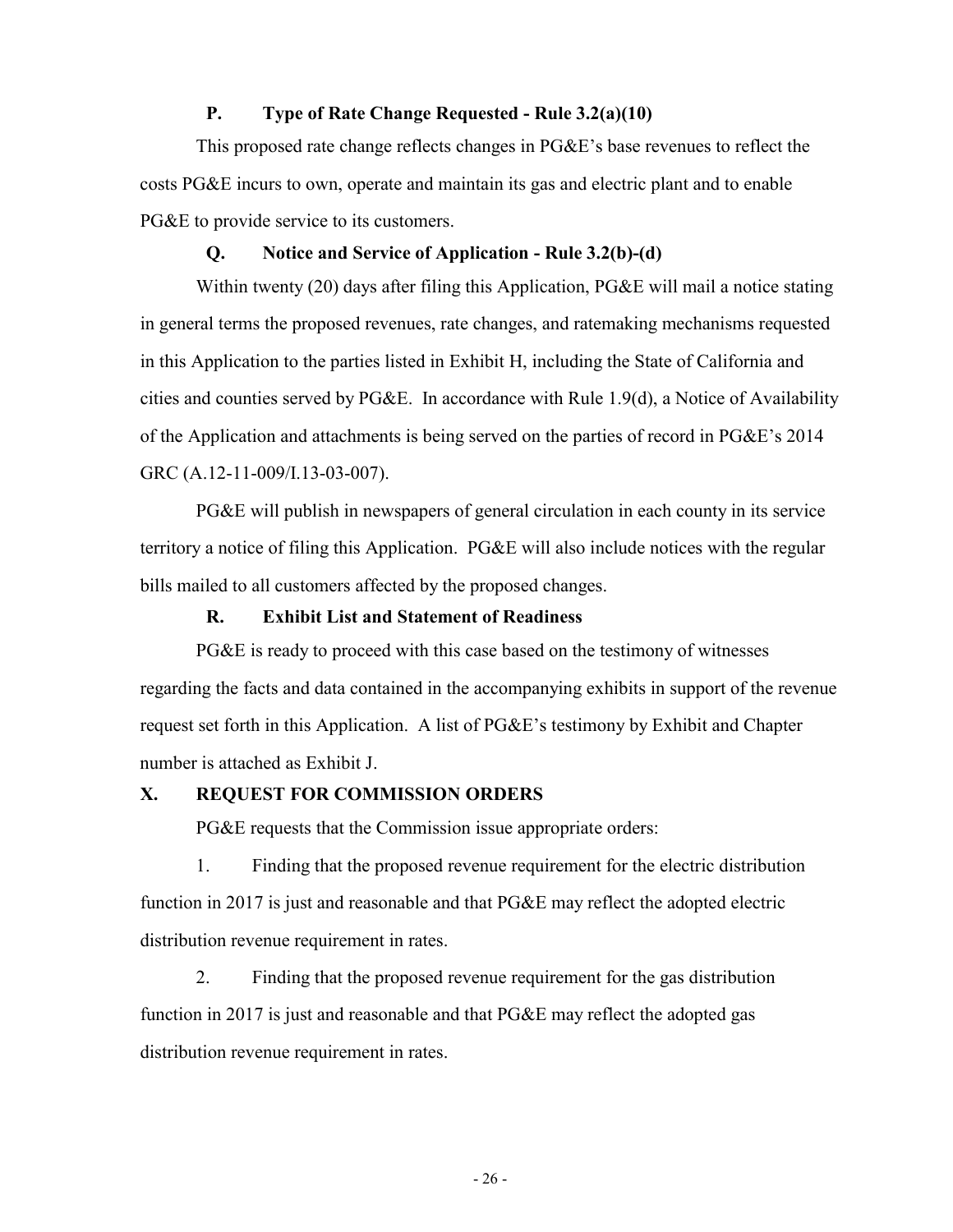3. Finding that the proposed revenue requirement for the electric generation function in 2017 is just and reasonable and that PG&E may reflect the adopted electric generation revenue requirement in rates.

4. Finding that the Budget Compliance Reports required by PG&E's 2011 and 2014 GRCs should be continued through the 2017 GRC period.

5. With respect to the Gas Distribution organization described in Exhibit  $(PG&E-3)$ , finding that:

a. The proposed revision to PG&E's policies in order to remove idle stubs should be approved.

b. The two-way balancing account for leak survey and repair should be closed.

6. With respect to the Electric Distribution organization described in Exhibit (PG&E-4), finding that:

a. The two-way balancing account for major emergency costs should be continued.

b. The facilities charge associated with the light-emitting diode (LED) Streetlight Conversion program should be continued.

c. The one-way balancing account and tracking account for Vegetation Management should be continued.

d. The ongoing revenue requirements associated with the costs of Smart Grid pilot deployment projects should be included in the 2017 GRC.

e. The annual PG&E Electric Tariff Rule 20A work credit allocation amount of \$41.3 million should be continued through 2019.

7. With respect to the Energy Supply organization described in Exhibit (PG&E-5), finding that:

a. The two-way balancing account for implementation of rulemaking requirements associated with nuclear safety and security should be continued.

- 27 -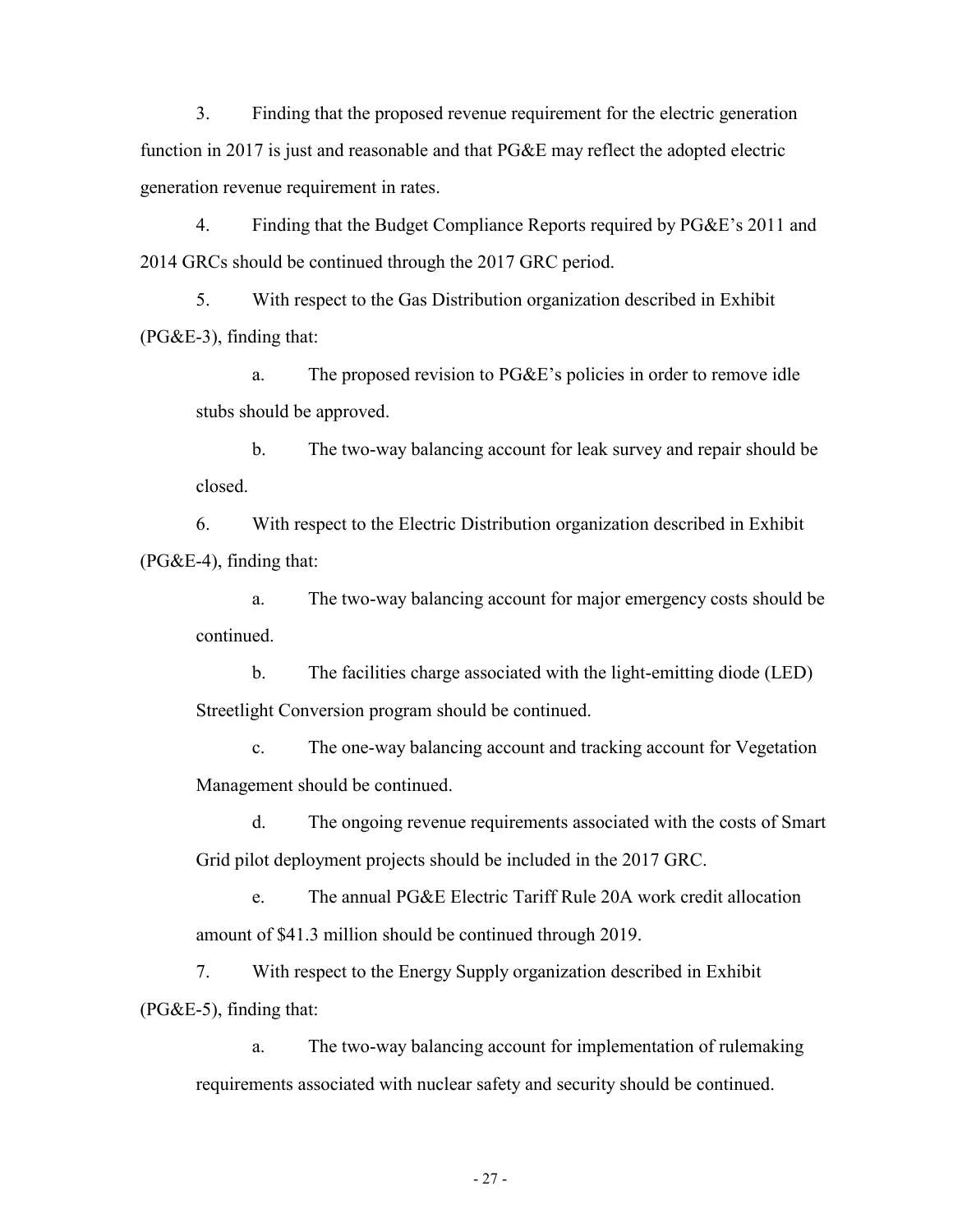b. The two-way balancing account associated with FERC hydroelectric relicensing and new/amended license conditions should be continued.

c. The proposal to return the underspending in the two aforementioned balancing accounts should be approved.

d. The credit of the Department of Energy refunds to the generation revenue requirement should be continued.

e. The Diablo Canyon Seismic Studies Balancing Account should be closed and the costs associated with the Diablo Canyon Power Plant Long Term Seismic Program should be included in the generation revenue requirement.

f. The costs of the second refueling outage at Diablo Canyon and of the costs associated with the Colusa and Gateway Generating Station major outages associated with their Long-Term Service Agreements should be levelized over the 2017 GRC period.

g. The ongoing revenue requirement associated with PG&E's Photovoltaic Program assets should be included in the generation revenue requirement going forward, and the capital cost savings related to the PV Program should continue to be credited to the Utility Generation Balancing Account.

h. The ongoing revenue requirements associated with the costs of Smart Grid pilot deployment projects should be included in the 2017 GRC.

8. With respect to the Customer Care organization described in Exhibit  $(PG&E-6)$ , finding that:

a. The Memorandum of Understanding between the Small Business Utility Advocates and PG&E is reasonable, in the public interest, and should be adopted.

b. The Energy Data Center Memorandum Accounts should be closed.

c. The Dynamic Pricing Memorandum Account should be closed.

d. The alternative proposal to revise telephone service levels should be adopted.

- 28 -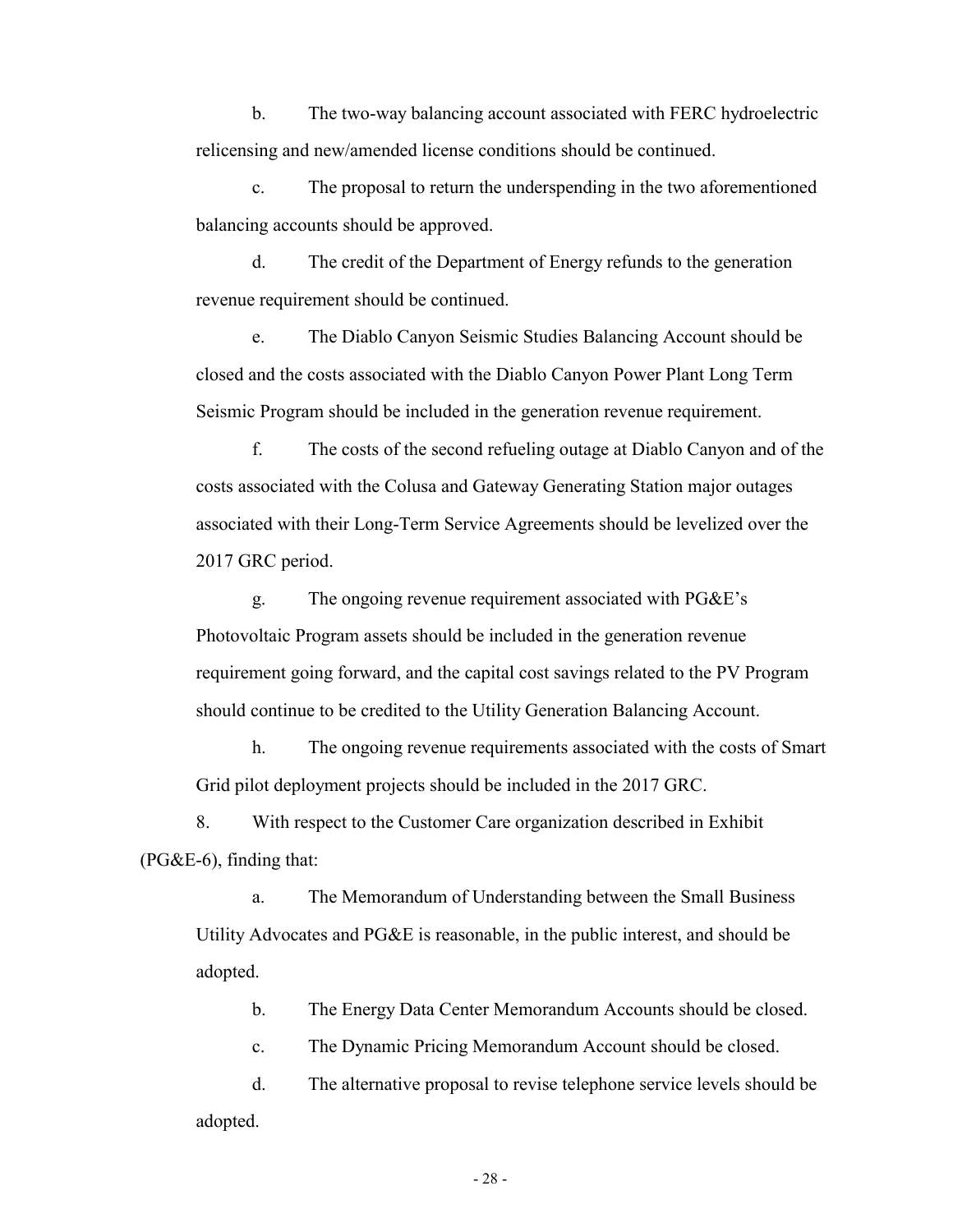e. The Memorandum of Understanding between the Center for

Accessible Technology and PG&E is reasonable, in the public interest, and should be adopted.

f. The alternative proposal to close 26 customer service offices should be adopted.

g. The SmartMeter™ Opt-Out Memorandum Account should be closed.

h. The requirement to perform accuracy testing of certain gas meters that have been removed from service should be eliminated.

i. The proposed reductions to customer fees (i.e., the reconnection fees and non-sufficient funds fees) are just and reasonable and should be adopted.

j. The proposed clarification to the calculation of PG&E's uncollectibles factor is just and reasonable and should be adopted.

9. With respect to the Results of Operations material set forth in Exhibit (PG&E-10), finding that:

a. The proposed allocation of common costs (A&G expenses and common plant) is just and reasonable and should be approved for use in other, non-GRC Commission ratemaking mechanisms.

b. The forecast of payroll and other taxes is just and reasonable and should be approved.

c. The forecast of rate base is just and reasonable and should be approved.

d. The forecast of depreciation reserve and expense, including the proposed adjustment relating to the Kern Power Plant Order Instituting Rulemaking (I.14-08-022), is just and reasonable and should be approved.

e. The forecast of income and property taxes is just and reasonable and should be approved.

f. The computations for working cash are just and reasonable and should be approved.

- 29 -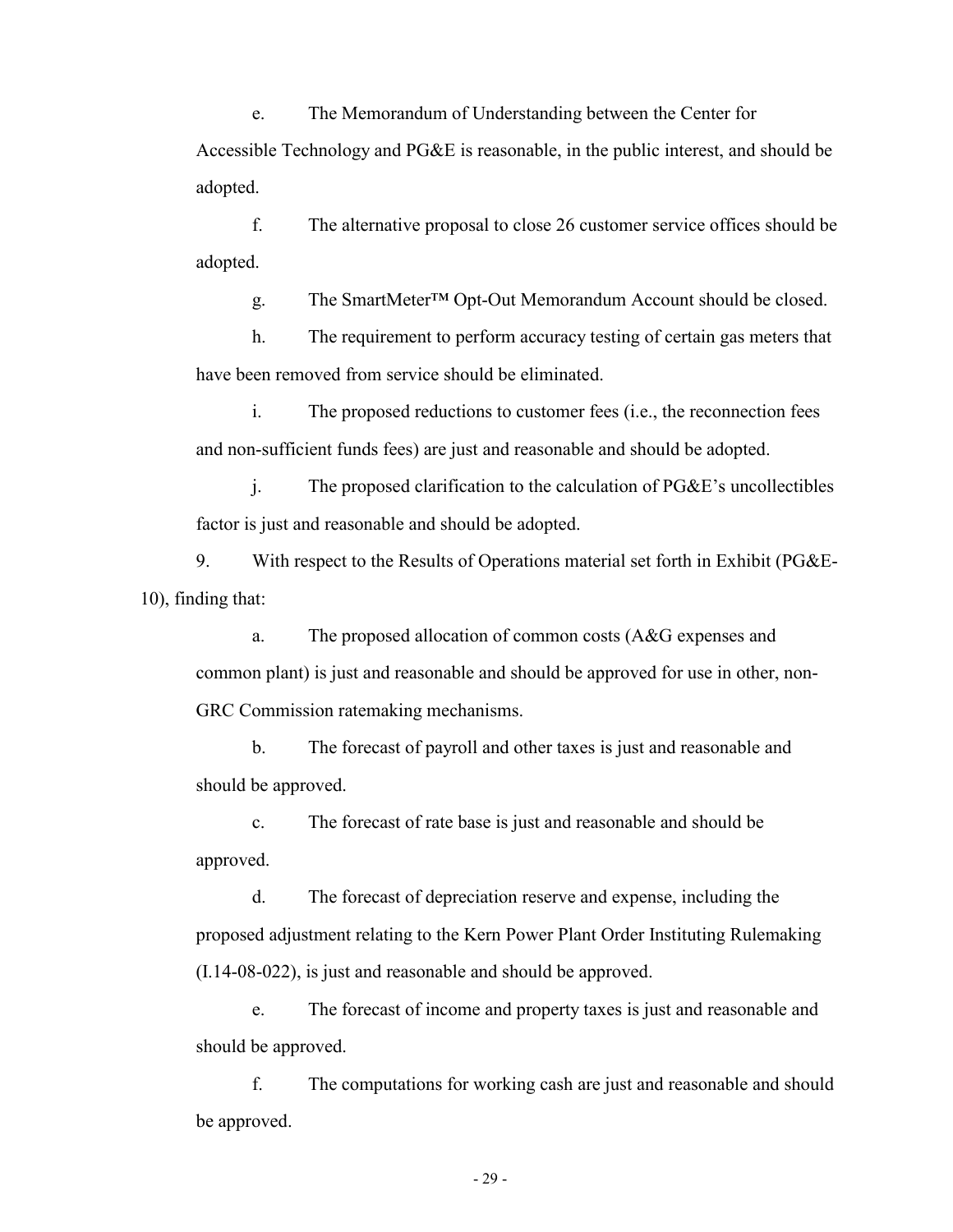g. The forecast of other operating revenue is just and reasonable and should be approved.

10. With respect to the Post Test-Year Ratemaking proposal set forth in Exhibit (PG&E-11), finding that:

a. The proposed attrition adjustments for 2018 and 2019 for the electric and gas distribution and electric generation functions are just and reasonable and should be approved.

b. The proposal to implement the annual adjustments through the Annual Electric True-Up and Annual Gas True-Up filings should be approved.

11. With respect to PG&E's General Report material set forth in Exhibit (PG&E-12), finding that:

a. The proposed modifications to reporting requirements should be approved, as described in Chapter 8.

b. The revisions to existing balancing and memorandum accounts should be approved, as described in Chapter 9.

c. The proposed simplification to the accounting procedures for affiliate transfer fees should be approved, as described in Chapter 9.

12. Establishing a schedule for the remainder of this proceeding pursuant to the Commission's Rate Case Plan and issuing other orders that will authorize the requested relief to become effective no later than January 1, 2017.

// // // // // // // //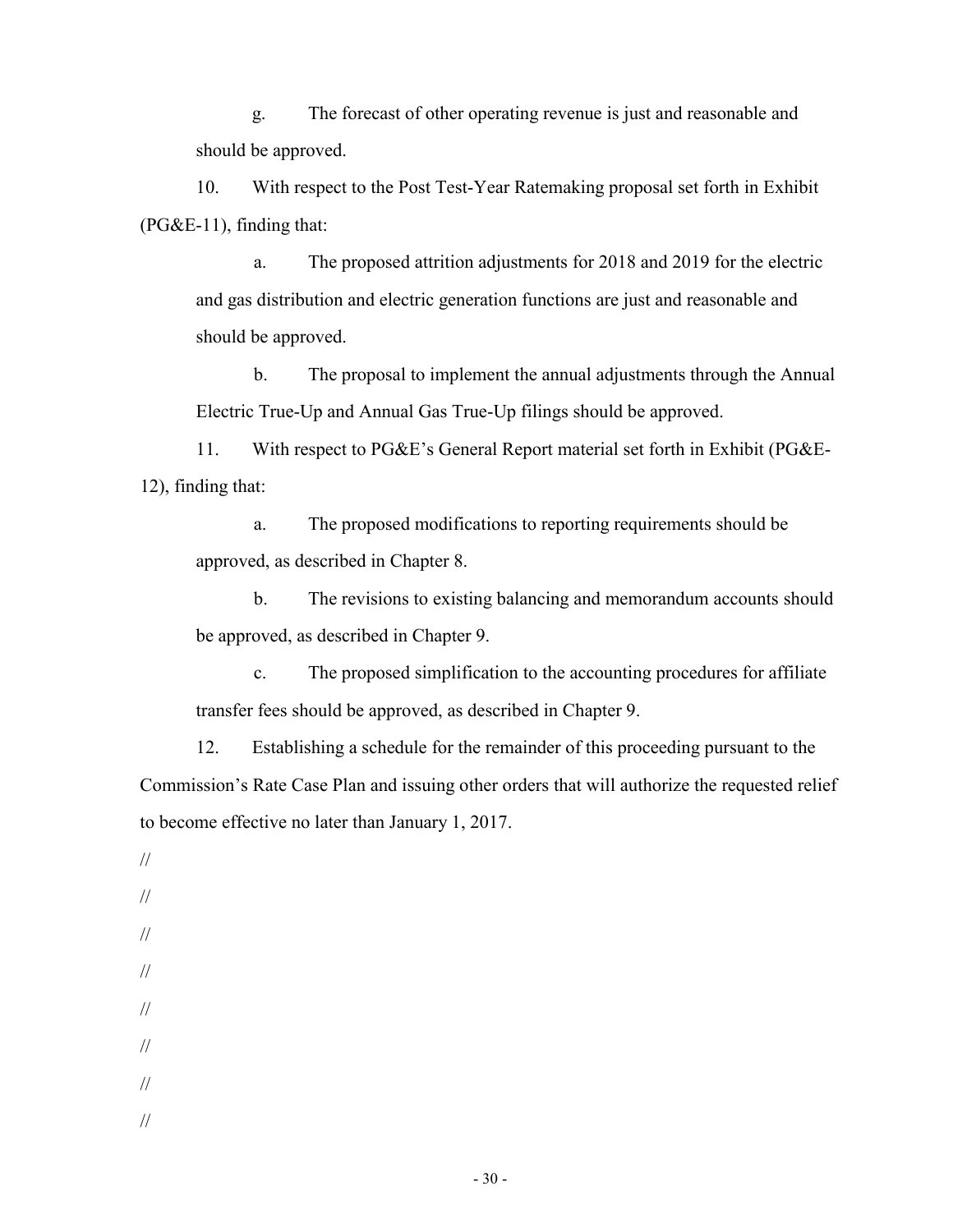13. Granting such additional relief as the Commission may deem proper.

Respectfully submitted,

MICHELLE L. WILSON STEVEN W. FRANK

By: */s/ Steven W. Frank* STEVEN W. FRANK

Law Department Pacific Gas and Electric Company Post Office Box 7442 San Francisco, California 94120 Telephone: (415) 973-6976 Fax: (415) 973-5520 E-mail: SWF5@pge.com

Attorneys for PACIFIC GAS AND ELECTRIC COMPANY

September 1, 2015